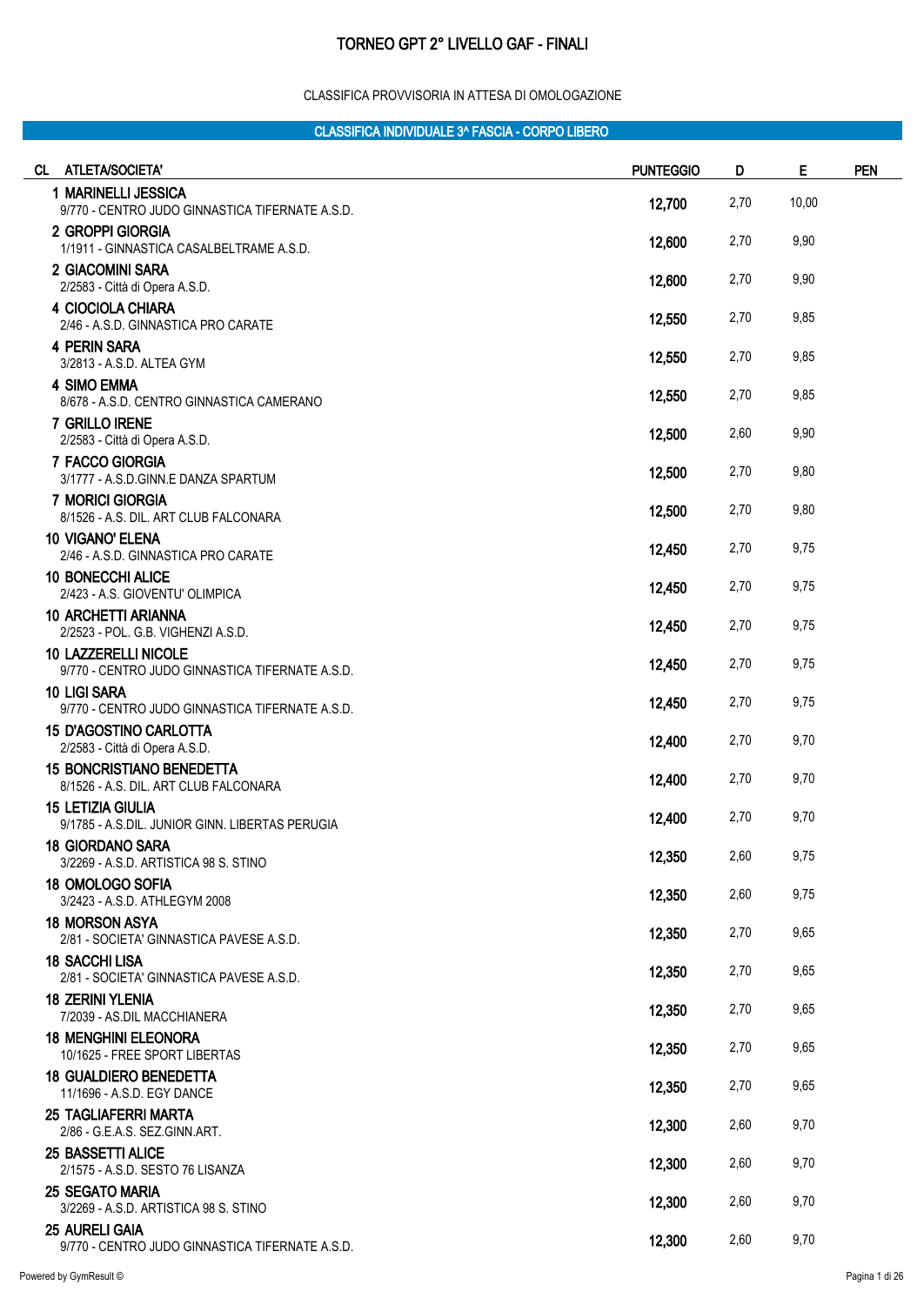#### CLASSIFICA PROVVISORIA IN ATTESA DI OMOLOGAZIONE

| CL ATLETA/SOCIETA'                                                                | <b>PUNTEGGIO</b> | D    | E    | <b>PEN</b> |
|-----------------------------------------------------------------------------------|------------------|------|------|------------|
| 25 GIOI GIULIA                                                                    | 12,300           | 2,60 | 9,70 |            |
| 17/1773 - A.S.D. AZZURRA 2000<br><b>25 PACCHIOLI ELIS A</b>                       |                  |      |      |            |
| 5/134 - A.S.D. G.S.D. REGINA MARGHERITA PRA'                                      | 12,300           | 2,70 | 9,60 |            |
| <b>25 RINALDONI MIRIANA</b><br>8/1526 - A.S. DIL. ART CLUB FALCONARA              | 12,300           | 2,70 | 9,60 |            |
| <b>25 RESTIVO ANGELICA</b><br>9/1785 - A.S.DIL. JUNIOR GINN. LIBERTAS PERUGIA     | 12,300           | 2,70 | 9,60 |            |
| <b>25 TRENTA CAROLINA</b><br>10/1625 - FREE SPORT LIBERTAS                        | 12,300           | 2,70 | 9,60 |            |
| <b>34 ULLO CLAUDIA</b><br>7/2728 - A.S.D. Ginnastica Artistica Sirio              | 12,250           | 2,50 | 9,75 |            |
| <b>34 ROSSI FRANCESCA</b><br>9/770 - CENTRO JUDO GINNASTICA TIFERNATE A.S.D.      | 12,250           | 2,50 | 9,75 |            |
| <b>34 INCARDONA FEDERICA</b><br>3/2207 - A.S.D. GIAMBURRASCA                      | 12,250           | 2,60 | 9,65 |            |
| <b>34 ROSATI GIULIA</b><br>9/2404 - A.S.D. EUNICE MARSCIANO                       | 12,250           | 2,60 | 9,65 |            |
| <b>34 PIOTTO ROSSELLA</b><br>3/2142 - A.S. DIL. GRUPPO SPORTIVO SAMBUGHE'         | 12,250           | 2,70 | 9,55 |            |
| <b>34 GIACON VERONICA</b><br>3/2658 - ARIAL GYMNASIUM GYM TEAM A.S.D.             | 12,250           | 2,70 | 9,55 |            |
| <b>34 PALMIERI GIULIA</b><br>6/852 - S.G. LA TROTTOLA A.S.D.                      | 12,250           | 2,70 | 9,55 |            |
| <b>34 SENNI CAROLINA</b><br>6/2224 - POL. DIL. ENERGYM                            | 12,250           | 2,70 | 9,55 |            |
| <b>34 SILVESTRINI VERONICA</b><br>9/770 - CENTRO JUDO GINNASTICA TIFERNATE A.S.D. | 12,250           | 2,70 | 9,55 |            |
| <b>43 ROTONDARO ALESSANDRA</b><br>4/1369 - S.G.G. S.G.GEMONESE                    | 12,200           | 2,50 | 9,70 |            |
| <b>43 NIGRO VALERIA</b><br>7/2676 - POLISPORTIVA DIL. MUGELLO 88                  | 12,200           | 2,50 | 9,70 |            |
| <b>43 DANIELI SARA</b><br>3/1214 - S.G.A GYMNASIUM A.S.D.                         | 12,200           | 2,60 | 9,60 |            |
| <b>43 CREMONINI MATHILDA</b><br>6/363 - A.S. DIL. CASTELLATA                      | 12,200           | 2,60 | 9,60 |            |
| <b>43 STRAMBI CHIARA</b><br>7/2039 - AS.DIL MACCHIANERA                           | 12,200           | 2,60 | 9,60 |            |
| <b>43 BERTOLINI BARBARA</b><br>19/2648 - A.S.D. GINNASTICA VAL DI NON             | 12,200           | 2,60 | 9,60 |            |
| 43 COLOMBO MARTINA<br>2/465 - ASS.DIL.GINN. RIVOLTANA                             | 12,200           | 2,70 | 9,50 |            |
| <b>43 BOGNI SVEVA</b><br>2/2024 - A.S.D. LA FENICE                                | 12,200           | 2,70 | 9,50 |            |
| <b>43 FRANCESCATO LAURA</b><br>3/1777 - A.S.D.GINN.E DANZA SPARTUM                | 12,200           | 2,70 | 9,50 |            |
| <b>43 BELTRAME AURORA</b><br>4/1870 - A.S. GRUPPO COREOGRAFICO STELLINE SEZ.GINN. | 12,200           | 2,70 | 9,50 |            |
| <b>43 CANDIANI SILVIA</b><br>5/2490 - A.S.D. GINNASTICA CALASANZIO GENOVA         | 12,200           | 2,70 | 9,50 |            |
| <b>43 ALVONI ANNA</b><br>6/1404 - A.S. DIL. GRUPPO SPORTIVO GALLO                 | 12,200           | 2,70 | 9,50 |            |
| <b>43 LAVELLI LUCREZIA</b><br>6/1902 - LA PALESTRINA CLUB A.S.D.                  | 12,200           | 2,70 | 9,50 |            |
| <b>43 TREBBI ELENA</b><br>8/784 - GINNASTICA ARTISTICA PISAURUM ASS. DIL.         | 12,200           | 2,70 | 9,50 |            |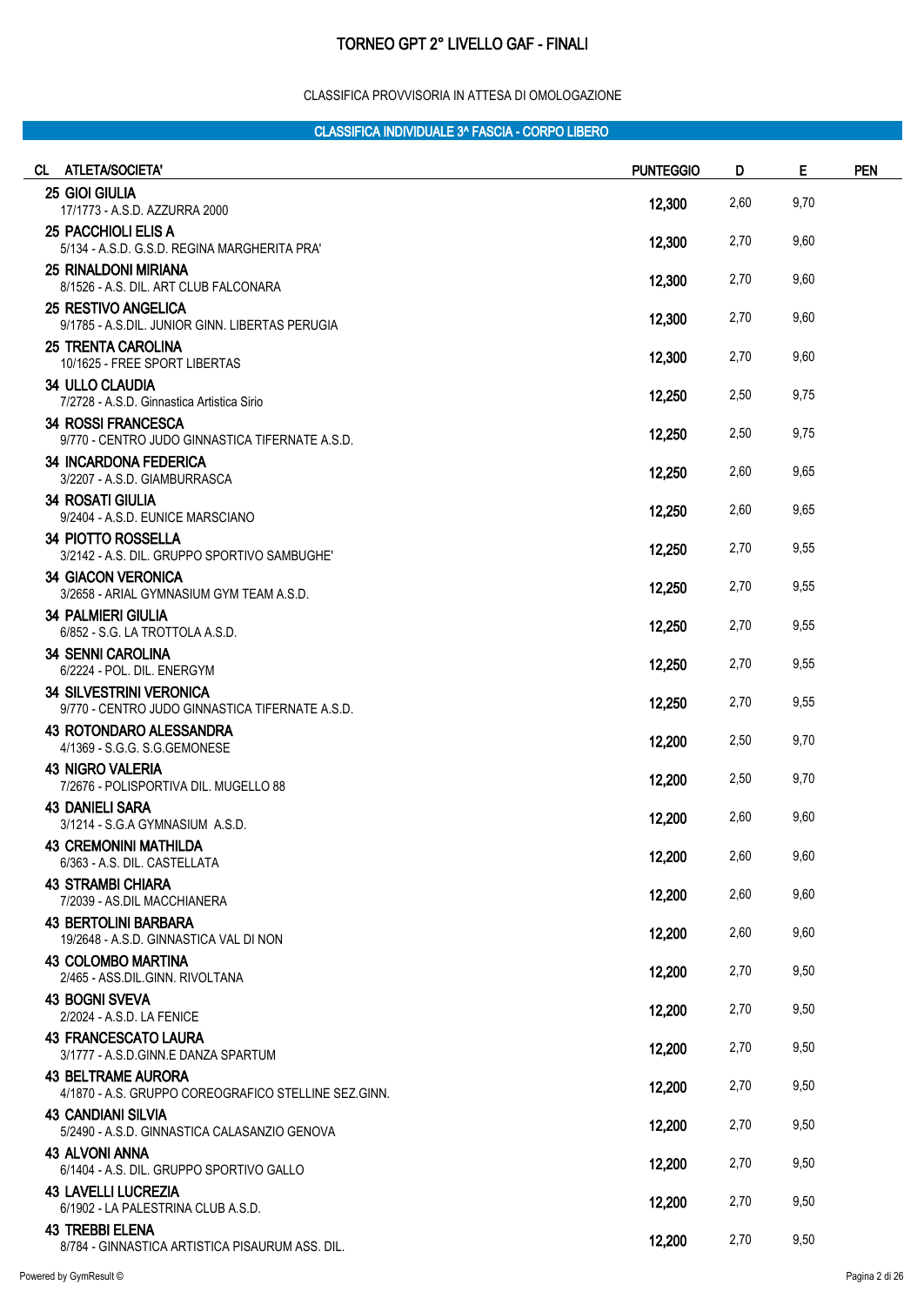#### CLASSIFICA PROVVISORIA IN ATTESA DI OMOLOGAZIONE

| CL ATLETA/SOCIETA'                                                                | <b>PUNTEGGIO</b> | D    | E    | <b>PEN</b> |
|-----------------------------------------------------------------------------------|------------------|------|------|------------|
| <b>43 PALLOTTI ILARIA</b><br>8/2040 - A.S.D. GINNASTICA MA.MO.TI.                 | 12,200           | 2,70 | 9,50 |            |
| <b>43 COMPAGNONI ANGELICA</b><br>8/2651 - S.S.D. Victoria Osimo a r.l.            | 12,200           | 2,70 | 9,50 |            |
| <b>43 DEL CITTO GIULIA</b><br>10/1625 - FREE SPORT LIBERTAS                       | 12,200           | 2,70 | 9,50 |            |
| <b>43 SOCCIARELLI GIORGIA</b><br>10/2713 - S.S.Dil. Gymnica Viterbo a r.l.        | 12,200           | 2,70 | 9,50 |            |
| <b>61 QUARIN MARTINA</b><br>4/118 - A.S.D. GINNASTICA SANVITESE                   | 12,150           | 2,40 | 9,75 |            |
| 61 PAOLIN GIADA<br>4/2296 - A.S.D. NOVA VIRTUS LIBERTAS                           | 12,150           | 2,50 | 9,65 |            |
| 61 STANZANI SOFIA<br>6/363 - A.S. DIL. CASTELLATA                                 | 12,150           | 2,50 | 9,65 |            |
| <b>61 GIOMBINI ALICE</b><br>7/2676 - POLISPORTIVA DIL. MUGELLO 88                 | 12,150           | 2,50 | 9,65 |            |
| <b>61 BRESCIANI ARIANNA</b><br>7/693 - S.G. ROSSO DI S.SECONDO A.S.D.             | 12,150           | 2,60 | 9,55 |            |
| <b>61 MONTELEONE MARTINA</b><br>1/2654 - A.S.D. GINNASTICA S. PIETRO MOSEZZO 2012 | 12,150           | 2,70 | 9,45 |            |
| 61 FANIZZA MATILDE<br>3/2658 - ARIAL GYMNASIUM GYM TEAM A.S.D.                    | 12,150           | 2,70 | 9,45 |            |
| 61 GIORGINI GAIA<br>5/138 - A.S.DIL CENTRO GINNICO ANSALDO                        | 12,150           | 2,70 | 9,45 |            |
| 61 SERAFINI MARTINA<br>8/784 - GINNASTICA ARTISTICA PISAURUM ASS. DIL.            | 12,150           | 2,70 | 9,45 |            |
| <b>61 MASTRI GIORGIA</b><br>8/1526 - A.S. DIL. ART CLUB FALCONARA                 | 12,150           | 2,70 | 9,45 |            |
| 71 D'AGOSTINO SARA<br>2/2485 - A.S.D. CENTRI OLIMPIA                              | 12,100           | 2,70 | 9,40 |            |
| <b>71 POLGA ALICE</b><br>3/2658 - ARIAL GYMNASIUM GYM TEAM A.S.D.                 | 12,100           | 2,70 | 9,40 |            |
| <b>71 UCCHEDU MARTINA</b><br>4/868 - A.S.D. LIBERTAS TORVISCOSA                   | 12,100           | 2,70 | 9,40 |            |
| 71 TASSI ANNA ELISA<br>6/852 - S.G. LA TROTTOLA A.S.D.                            | 12,100           | 2,70 | 9,40 |            |
| 71 MARAZZINI MARTINA<br>7/213 - C.G. FIRENZE A.S.D.                               | 12,100           | 2,70 | 9,40 |            |
| 71 PLEBANI ARIANNA<br>8/747 - G.G. LIBERTAS JESI                                  | 12,100           | 2,70 | 9,40 |            |
| 71 LATINI LARA<br>8/806 - A.S. DIL. LIBERTAS MAROTTA                              | 12,100           | 2,70 | 9,40 |            |
| <b>78 ANTONIALI VALERIA</b><br>4/2296 - A.S.D. NOVA VIRTUS LIBERTAS               | 12,050           | 2,50 | 9,55 |            |
| <b>78 STAVNYCHA TETYANA</b><br>19/2333 - A.S.D. GINNASTICA TRENTO                 | 12,050           | 2,50 | 9,55 |            |
| <b>78 BERGONZONI BENEDETTA</b><br>6/363 - A.S. DIL. CASTELLATA                    | 12,050           | 2,60 | 9,45 |            |
| <b>78 PELLEGRINETTI LISA</b><br>7/364 - A.S.D. C.G. OLIMPIA                       | 12,050           | 2,60 | 9,45 |            |
| <b>78 MARRONI SOFIA</b><br>7/1734 - A.S.D. ARTISTICA GROSSETO                     | 12,050           | 2,60 | 9,45 |            |
| <b>78 MORANDINI MARTINA</b><br>7/2039 - AS.DIL MACCHIANERA                        | 12,050           | 2,70 | 9,35 |            |
| <b>78 TORRE GIULIANA EMILIA</b><br>9/1998 - A.S.D. GINNASTICA TERNI               | 12,050           | 2,70 | 9,35 |            |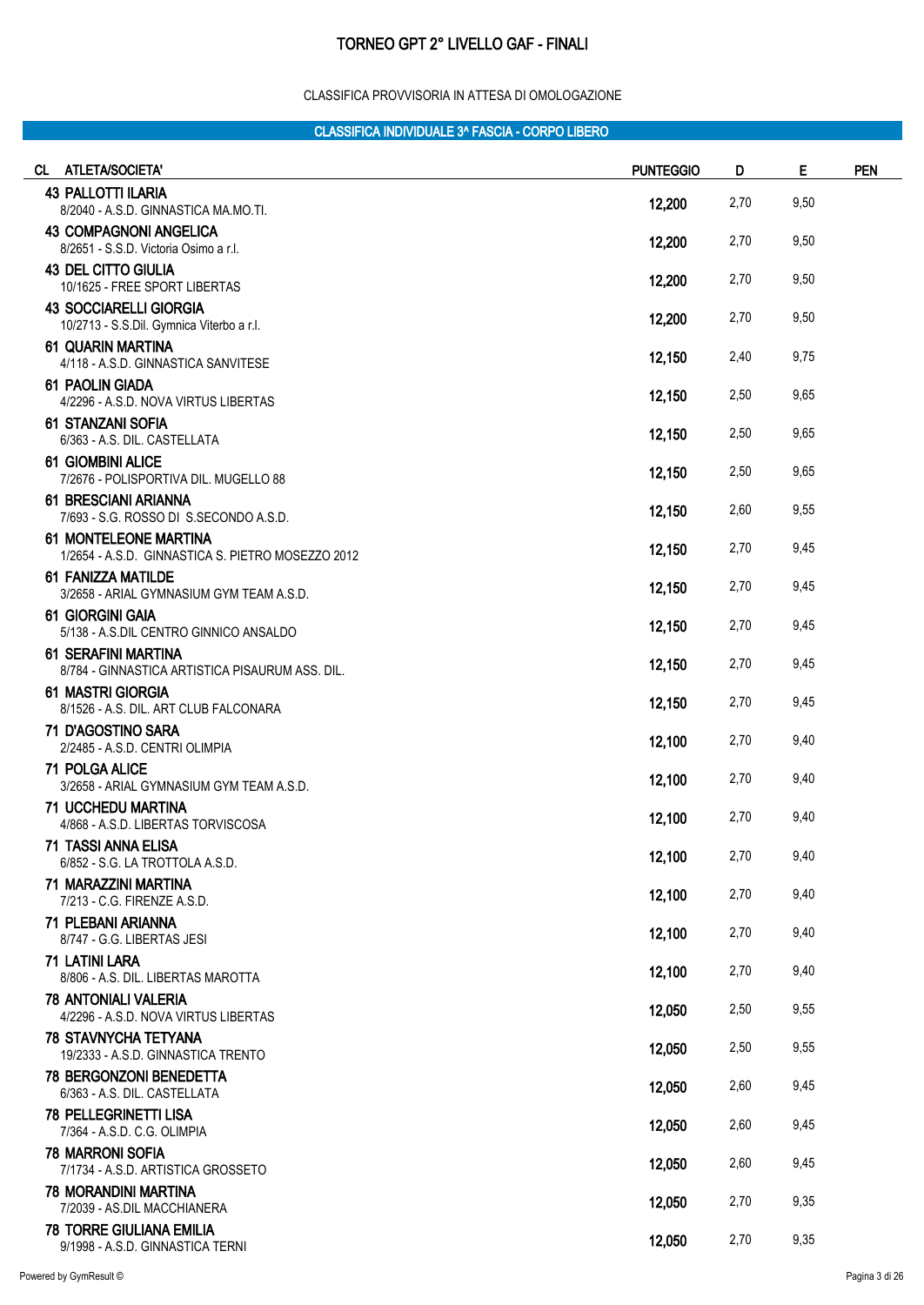#### CLASSIFICA PROVVISORIA IN ATTESA DI OMOLOGAZIONE

| CL ATLETA/SOCIETA'                                                            | <b>PUNTEGGIO</b> | D    | Е    | <b>PEN</b> |
|-------------------------------------------------------------------------------|------------------|------|------|------------|
| <b>78 CADDEO ELENA</b><br>17/1773 - A.S.D. AZZURRA 2000                       | 12,050           | 2,70 | 9,35 |            |
| 86 ORTIS SELLY                                                                |                  | 2,50 | 9,50 |            |
| 4/1369 - S.G.G. S.G.GEMONESE<br><b>86 CASINI CATERINA</b>                     | 12,000           |      |      |            |
| 6/160 - A.S. DIL. U.S. RENATO SERRA GINNASTICA                                | 12,000           | 2,50 | 9,50 |            |
| <b>86 TEDESCHI LINDA</b><br>7/364 - A.S.D. C.G. OLIMPIA                       | 12,000           | 2,60 | 9,40 |            |
| <b>86 LONGARONI MARTINA</b><br>9/1529 - A.S.D. GRUPPO SPORTIVO SALUS          | 12,000           | 2,60 | 9,40 |            |
| <b>86 LAVIOSA CRISTINA</b><br>5/134 - A.S.D. G.S.D. REGINA MARGHERITA PRA'    | 12,000           | 2,70 | 9,30 |            |
| <b>86 SCARDACCHI LUCIA</b><br>8/784 - GINNASTICA ARTISTICA PISAURUM ASS. DIL. | 12,000           | 2,70 | 9,30 |            |
| <b>86 ILLUMINATI ALESSANDRA</b><br>8/2040 - A.S.D. GINNASTICA MA.MO.TI.       | 12,000           | 2,70 | 9,30 |            |
| <b>86 MARTINO CHIARA</b><br>11/1354 - A.S.D. C.G. SANNIO CLUB 89              | 12,000           | 2,70 | 9,30 |            |
| 94 PASIN MICHELA<br>4/2296 - A.S.D. NOVA VIRTUS LIBERTAS                      | 11,950           | 2,30 | 9,65 |            |
| 94 BISON ALESSIA<br>2/2665 - A.S.D. GINNASTE DEL LAGO                         | 11,950           | 2,50 | 9,45 |            |
| 94 COCOZZA TECLA<br>2/2741 - A.S.D. GINNASTICA DAVERIO                        | 11,950           | 2,50 | 9,45 |            |
| 94 BOTTAMEDI MARTINA<br>19/2333 - A.S.D. GINNASTICA TRENTO                    | 11,950           | 2,60 | 9,35 |            |
| 94 PERNAZZA VIRGINIA<br>9/2211 - A.S.D. SPRING TEAM                           | 11,950           | 2,60 | 9,35 |            |
| 94 RINALDI ELENA<br>2/2051 - A.S.D. SPORTINSIEME                              | 11,950           | 2,70 | 9,25 |            |
| 94 GIULIANELLI LAURA<br>8/2532 - A.S.D. GINNASTICA VOLERE VOLARE 2010         | 11,950           | 2,70 | 9,25 |            |
| <b>94 ARTEMI EMANUELA</b><br>10/1625 - FREE SPORT LIBERTAS                    | 11,950           | 2,70 | 9,25 |            |
| 94 CURCI ADRIANA<br>12/311 - S.G. ANGIULLI                                    | 11,950           | 2,70 | 9,25 |            |
| 94 COLAPIETRO EMILIA<br>12/2332 - SOC.GINN.TERSICORE A.S.D.                   | 11,950           | 2,70 | 9,25 |            |
| <b>104 SALA FRANCESCA</b><br>2/646 - A.G. TRITIUM                             | 11,900           | 2,60 | 9,30 |            |
| <b>104 ROVEGNO VALENTINA</b><br>5/2490 - A.S.D. GINNASTICA CALASANZIO GENOVA  | 11,900           | 2,60 | 9,30 |            |
| 104 BELLET SARA<br>2/2668 - A.G. COMENSE S.S.D. a r.l.                        | 11,900           | 2,70 | 9,20 |            |
| <b>104 DRI MARTA</b><br>4/121 - A.S. UDINESE ASS.POL. DIL.                    | 11,900           | 2,70 | 9,20 |            |
| <b>104 TRO' CARLOTTA</b><br>5/138 - A.S.DIL CENTRO GINNICO ANSALDO            | 11,900           | 2,70 | 9,20 |            |
| <b>104 MONARI IRENE</b><br>6/166 - PANARO MODENA A.S.D. S.G.S.                | 11,900           | 2,70 | 9,20 |            |
| <b>104 FEDE GIULIA</b><br>8/2040 - A.S.D. GINNASTICA MA.MO.TI.                | 11,900           | 2,70 | 9,20 |            |
| <b>104 MASSARELLI ELEONORA</b><br>9/1998 - A.S.D. GINNASTICA TERNI            | 11,900           | 2,70 | 9,20 |            |
| <b>104 MONTANARI GIULIA</b><br>10/2542 - A.S.D. DYNAMIC'S CLUB 2010           | 11,900           | 2,70 | 9,20 |            |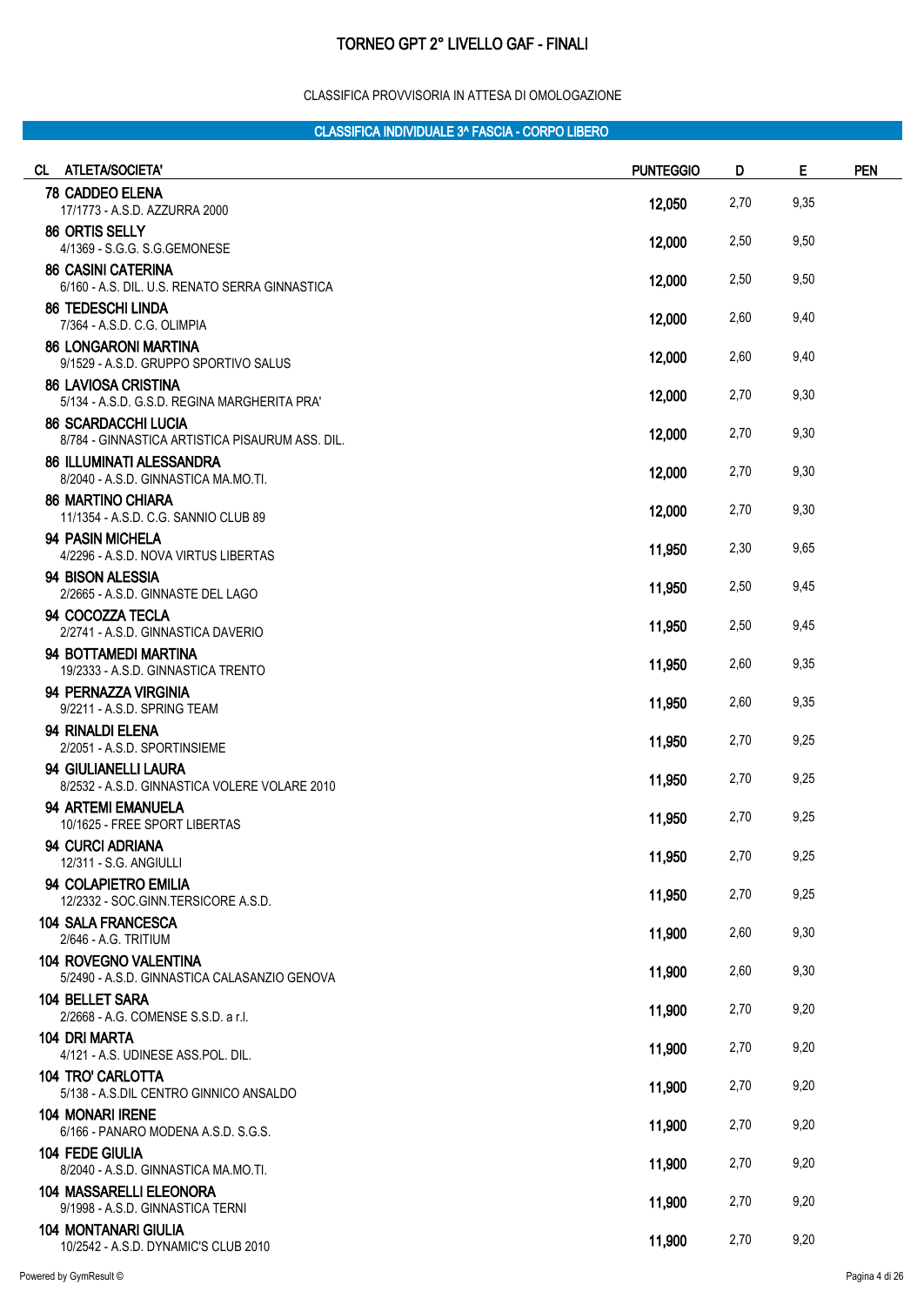#### CLASSIFICA PROVVISORIA IN ATTESA DI OMOLOGAZIONE

| CL ATLETA/SOCIETA'                                                                  | <b>PUNTEGGIO</b> | D    | Е    | <b>PEN</b> |
|-------------------------------------------------------------------------------------|------------------|------|------|------------|
| <b>104 SOAVE FEDERICA</b><br>10/2751 - BE FIRST A.S.D.                              | 11,900           | 2,70 | 9,20 |            |
| <b>104 FERRITTO MARIA ELENA</b><br>11/533 - A.S. DIL GINNASTICA GYMNASIUM CASAGIOVE | 11,900           | 2,70 | 9,20 |            |
| 104 CESARANO ROSA<br>11/2307 - A.S.D. XL FITNESS CLUB                               | 11,900           | 2,70 | 9,20 |            |
| <b>104 PIRISI ALICE</b><br>17/2595 - S.S. DIL. FITNESS ALGHERO S.r.L.               | 11,900           | 2,70 | 9,20 |            |
| <b>117 TAGLIAFERRO LAURA</b><br>3/114 - A.S.DIL. S.G. V. UMBERTO 1° - 1875          | 11,850           | 2,50 | 9,35 |            |
| <b>117 PACCARA MARTINA</b><br>9/1529 - A.S.D. GRUPPO SPORTIVO SALUS                 | 11,850           | 2,50 | 9,35 |            |
| <b>117 PETRI ELENA</b><br>4/121 - A.S. UDINESE ASS.POL. DIL.                        | 11,850           | 2,60 | 9,25 |            |
| <b>117 PEDRINAZZI MICHELA</b><br>2/734 - LIBERI E FORTI A.S.D.                      | 11,850           | 2,70 | 9,15 |            |
| <b>117 GEMIGNANI MARA</b><br>7/693 - S.G. ROSSO DI S.SECONDO A.S.D.                 | 11,850           | 2,70 | 9,15 |            |
| <b>117 ESPOSTO FORMICA SELENE</b><br>8/806 - A.S. DIL. LIBERTAS MAROTTA             | 11,850           | 2,70 | 9,15 |            |
| <b>117 BIANCHINI BEATRICE</b><br>9/2211 - A.S.D. SPRING TEAM                        | 11,850           | 2,70 | 9,15 |            |
| 124 D'INTINO BARBARA<br>14/969 - A.S.D. ATERNUM                                     | 11,800           | 2,50 | 9,30 |            |
| <b>124 CATENA FEDERICA</b><br>8/2651 - S.S.D. Victoria Osimo a r.l.                 | 11,800           | 2,60 | 9,20 |            |
| <b>124 MATTELLI GIULIA</b><br>9/2404 - A.S.D. EUNICE MARSCIANO                      | 11,800           | 2,60 | 9,20 |            |
| <b>124 FILIPPI ANGELICA</b><br>7/364 - A.S.D. C.G. OLIMPIA                          | 11,800           | 2,70 | 9,10 |            |
| <b>124 MASCOLO EMANUELA</b><br>11/306 - A.POL. PARTENOPE GINNASTICA ASS.DIL.        | 11,800           | 2,70 | 9,10 |            |
| <b>124 LEONE GIULIA</b><br>12/1183 - A.S.D. DELFINO                                 | 11,800           | 2,70 | 9,10 |            |
| <b>130 VALENTINI SARA</b><br>19/2648 - A.S.D. GINNASTICA VAL DI NON                 | 11,750           | 2,50 | 9,25 |            |
| <b>130 BRAGALONI DOMIZIA</b><br>10/2098 - A.S.D. LIBERTAS PARADISE                  | 11,750           | 2,60 | 9,15 |            |
| <b>130 DEBORA DE BIASIO</b><br>3/112 - S.G.S. DIL. SPES MESTRE                      | 11,750           | 2,60 | 9,15 |            |
| <b>130 CIULLO FEDERICA</b><br>11/1354 - A.S.D. C.G. SANNIO CLUB 89                  | 11,750           | 2,70 | 9,05 |            |
| <b>134 ALFANO ALESSANDRA</b><br>11/306 - A.POL. PARTENOPE GINNASTICA ASS.DIL.       | 11,700           | 2,50 | 9,20 |            |
| <b>134 TESTA ARIANNA</b><br>9/1287 - A.S. POL.C.L.T. SEZ.GINN.                      | 11,700           | 2,70 | 9,00 |            |
| <b>136 MONTEMURRO ALTHEA</b><br>15/2186 - A.S. DIL. PLAY LIFE                       | 11,650           | 2,40 | 9,25 |            |
| <b>136 ZANETTI CHIARA</b><br>6/1165 - SAGA A.S.D. Alfonsine Ginnastica Artistica    | 11,650           | 2,60 | 9,05 |            |
| <b>136 COLOMBO CLAUDIA</b><br>2/2665 - A.S.D. GINNASTE DEL LAGO                     | 11,650           | 2,70 | 8,95 |            |
| <b>136 CORINTI RACHELE</b><br>5/1131 - A.S.D. GINNASTICA RIVIERA DEI FIORI          | 11,650           | 2,70 | 8,95 |            |
| <b>136 ARTIOLI CHIARA</b><br>6/166 - PANARO MODENA A.S.D. S.G.S.                    | 11,650           | 2,70 | 8,95 |            |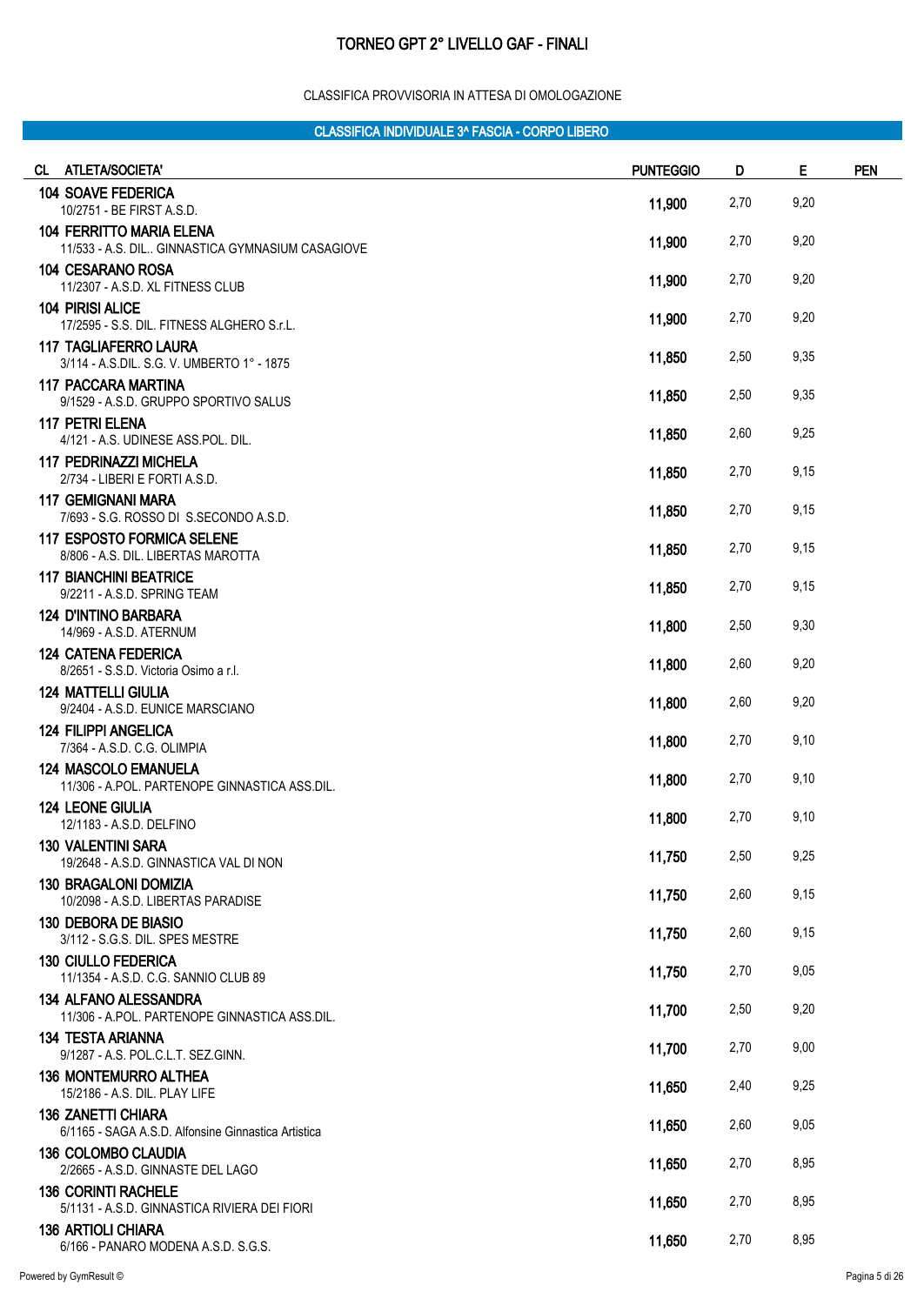#### CLASSIFICA PROVVISORIA IN ATTESA DI OMOLOGAZIONE

| CL. | ATLETA/SOCIETA'                                                                 | <b>PUNTEGGIO</b> | D    | E    | <b>PEN</b> |
|-----|---------------------------------------------------------------------------------|------------------|------|------|------------|
|     | <b>136 BARGHINI SERENA</b><br>7/364 - A.S.D. C.G. OLIMPIA                       | 11,650           | 2,70 | 8,95 |            |
|     | <b>136 COLUCCI MARGHERITA</b><br>10/2542 - A.S.D. DYNAMIC'S CLUB 2010           | 11,650           | 2,70 | 8,95 |            |
|     | <b>143 BERGONZI CATERINA</b><br>9/1998 - A.S.D. GINNASTICA TERNI                | 11,600           | 2,60 | 9,00 |            |
|     | <b>143 PICCIOLI GIULIA</b><br>6/2224 - POL. DIL. ENERGYM                        | 11,600           | 2,70 | 8,90 |            |
|     | <b>143 ONOFRI MARIA STELLA</b><br>10/2713 - S.S.Dil. Gymnica Viterbo a r.l.     | 11,600           | 2,70 | 8,90 |            |
|     | <b>146 PERGOLESI NICOLETTA</b><br>9/2184 - A.S.DIL. ALBATROS                    | 11,550           | 2,70 | 8,85 |            |
|     | <b>146 LORANDI CLAIS</b><br>19/2696 - A.S.D. GINNASTICA ARTISTICA TRENTINA      | 11,550           | 2,70 | 8,85 |            |
|     | <b>148 ROMOLI VENTURI AGNESE</b><br>10/2542 - A.S.D. DYNAMIC'S CLUB 2010        | 11,500           | 2,50 | 9,00 |            |
|     | <b>148 MARINO GIADA</b><br>10/989 - ADESSO SPORT A.S. DIL.                      | 11,500           | 2,70 | 8,80 |            |
|     | <b>148 SALERNO SILVIA</b><br>12/311 - S.G. ANGIULLI                             | 11,500           | 2,70 | 8,80 |            |
|     | <b>151 CAVANI AMANDA</b><br>6/166 - PANARO MODENA A.S.D. S.G.S.                 | 11,450           | 2,70 | 9,05 | 0,30       |
|     | <b>151 CAPPELLI ILARIA</b><br>7/2375 - GIOBRI NEW BALANCE SOC. SP. DIL. a R.L.  | 11,450           | 2,60 | 8,85 |            |
|     | <b>151 FERRI BENEDETTA</b><br>9/1529 - A.S.D. GRUPPO SPORTIVO SALUS             | 11,450           | 2,70 | 8,75 |            |
|     | <b>151 VANACORE CAMILLA</b><br>11/306 - A.POL. PARTENOPE GINNASTICA ASS.DIL.    | 11,450           | 2,70 | 8,75 |            |
|     | <b>155 BENEDETTI DANIELA</b><br>19/2333 - A.S.D. GINNASTICA TRENTO              | 11,400           | 2,50 | 8,90 |            |
|     | <b>155 LOPARCO GIULIA</b><br>8/678 - A.S.D. CENTRO GINNASTICA CAMERANO          | 11,400           | 2,60 | 8,80 |            |
|     | <b>155 COPPO FRANCESCA</b><br>9/2211 - A.S.D. SPRING TEAM                       | 11,400           | 2,60 | 8,80 |            |
|     | <b>155 SILVESTRI ALESSIA</b><br>9/2184 - A.S.DIL. ALBATROS                      | 11,400           | 2,70 | 8,70 |            |
|     | <b>159 PRIFTI ELENA</b><br>8/2651 - S.S.D. Victoria Osimo a r.l.                | 11,350           | 2,10 | 9,25 |            |
|     | <b>159 ENEI CHIARA</b><br>2/2665 - A.S.D. GINNASTE DEL LAGO                     | 11,350           | 2,50 | 8,85 |            |
|     | <b>159 MACORIG VALENTINA</b><br>4/121 - A.S. UDINESE ASS.POL. DIL.              | 11,350           | 2,50 | 8,85 |            |
|     | <b>159 SACCHETTINO ALESSIA</b><br>11/306 - A.POL. PARTENOPE GINNASTICA ASS.DIL. | 11,350           | 2,70 | 8,65 |            |
|     | <b>163 STEFANI ELENA</b><br>3/2423 - A.S.D. ATHLEGYM 2008                       | 11,300           | 2,50 | 8,80 |            |
|     | <b>164 SEGATO SARA</b><br>3/1777 - A.S.D.GINN.E DANZA SPARTUM                   | 11,250           | 2,40 | 8,85 |            |
|     | <b>165 MASCOLO FRANCESCA</b><br>11/306 - A.POL. PARTENOPE GINNASTICA ASS.DIL.   | 11,200           | 2,50 | 8,70 |            |
|     | <b>166 LOLLI LAURA</b><br>6/1440 - S.G. ART. VOLTANA A.S.D.                     | 10,900           | 2,30 | 8,60 |            |
|     | 167 ZAMA ALESSIA<br>6/1440 - S.G. ART. VOLTANA A.S.D.                           | 10,750           | 2,30 | 8,45 |            |
|     | <b>168 GIGANTE PATRIZIA</b><br>11/306 - A.POL. PARTENOPE GINNASTICA ASS.DIL.    | 10,700           | 2,70 | 8,00 |            |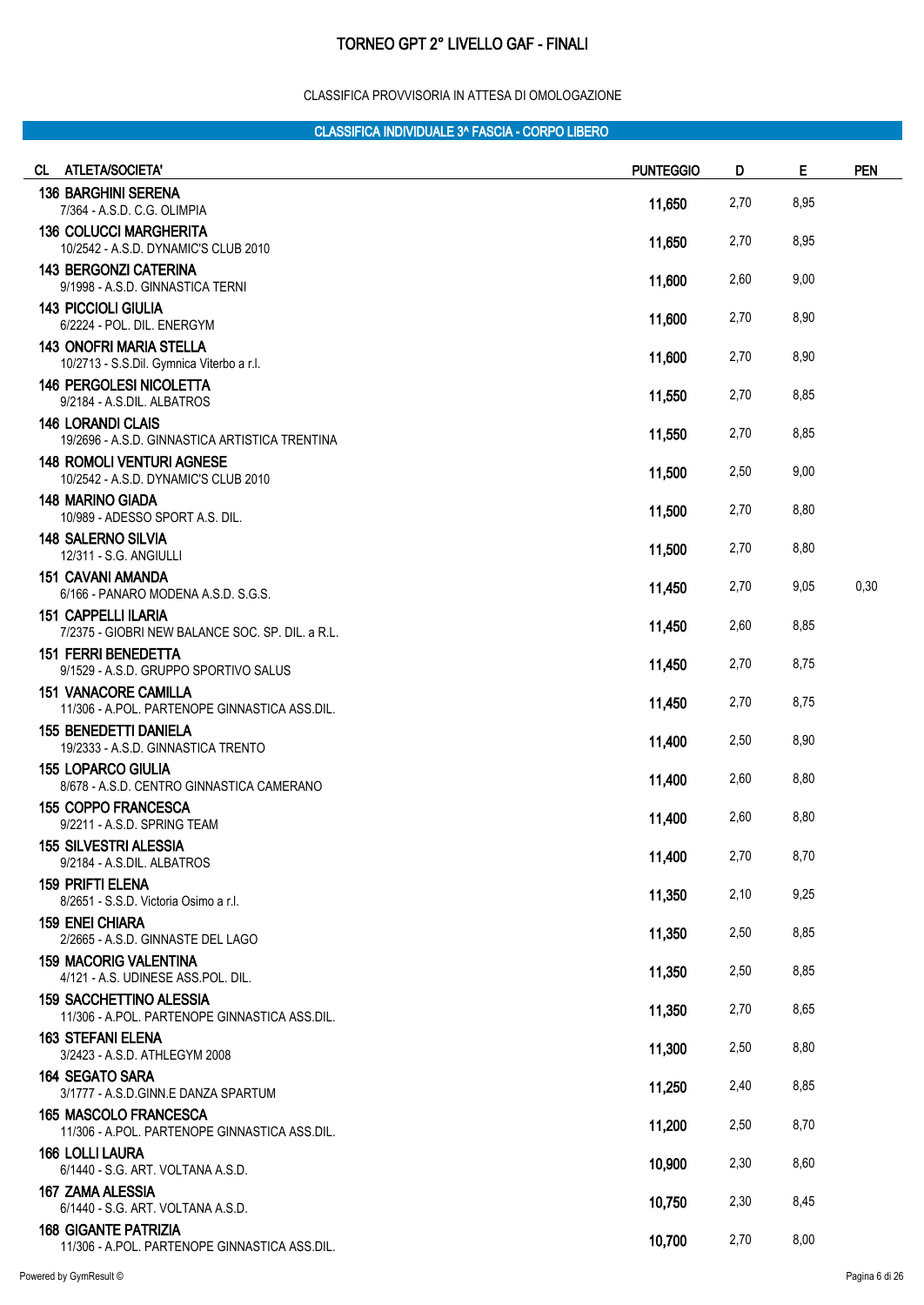#### CLASSIFICA PROVVISORIA IN ATTESA DI OMOLOGAZIONE

| СL<br>ATLETA/SOCIETA'                                          | <b>PUNTEGGIO</b> |      | E    | PEN |
|----------------------------------------------------------------|------------------|------|------|-----|
| 169 CESARINI LAVINIA<br>7/364 - A.S.D. C.G. OLIMPIA            | 10,350           | 2,50 | 7,85 |     |
| 170 SARRACCO ANASTASIA<br>11/1354 - A.S.D. C.G. SANNIO CLUB 89 | 8,150            | 2,50 | 5,65 |     |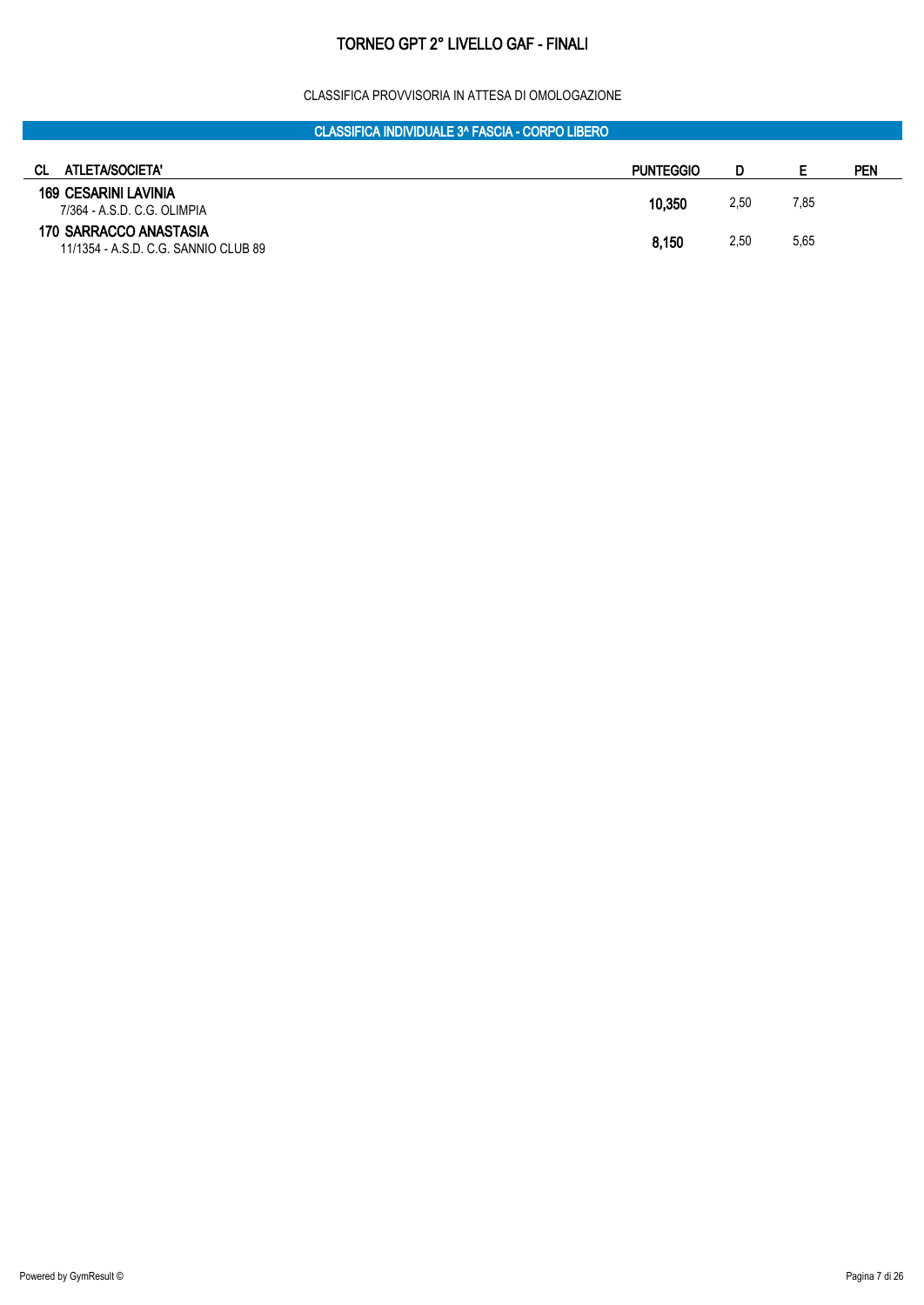#### CLASSIFICA PROVVISORIA IN ATTESA DI OMOLOGAZIONE

| CL ATLETA/SOCIETA'                                                                | <b>PUNTEGGIO</b> | D    | Е    | <b>PEN</b> |
|-----------------------------------------------------------------------------------|------------------|------|------|------------|
| 1 ARCHETTI ARIANNA<br>2/2523 - POL. G.B. VIGHENZI A.S.D.                          | 12,300           | 2,60 | 9,70 |            |
| 2 SIMO EMMA<br>8/678 - A.S.D. CENTRO GINNASTICA CAMERANO                          | 12,200           | 2,70 | 9,50 |            |
| <b>3 MORICI GIORGIA</b><br>8/1526 - A.S. DIL. ART CLUB FALCONARA                  | 12,150           | 2,60 | 9,55 |            |
| <b>4 LIGI SARA</b><br>9/770 - CENTRO JUDO GINNASTICA TIFERNATE A.S.D.             | 12,100           | 2,60 | 9,50 |            |
| 5 ULLO CLAUDIA<br>7/2728 - A.S.D. Ginnastica Artistica Sirio                      | 12,050           | 2,30 | 9,75 |            |
| <b>6 PALMIERI GIULIA</b><br>6/852 - S.G. LA TROTTOLA A.S.D.                       | 12,000           | 2,60 | 9,40 |            |
| <b>6 BONCRISTIANO BENEDETTA</b><br>8/1526 - A.S. DIL. ART CLUB FALCONARA          | 12,000           | 2,60 | 9,40 |            |
| 8 PELLEGRINETTI LISA<br>7/364 - A.S.D. C.G. OLIMPIA                               | 11,950           | 2,60 | 9,35 |            |
| 8 TRO' CARLOTTA<br>5/138 - A.S.DIL CENTRO GINNICO ANSALDO                         | 11,950           | 2,70 | 9,25 |            |
| <b>8 MENGHINI ELEONORA</b><br>10/1625 - FREE SPORT LIBERTAS                       | 11,950           | 2,70 | 9,25 |            |
| <b>11 ANTONIALI VALERIA</b><br>4/2296 - A.S.D. NOVA VIRTUS LIBERTAS               | 11,900           | 2,50 | 9,40 |            |
| <b>11 VIGANO' ELENA</b><br>2/46 - A.S.D. GINNASTICA PRO CARATE                    | 11,900           | 2,60 | 9,30 |            |
| 11 SEGATO SARA<br>3/1777 - A.S.D.GINN.E DANZA SPARTUM                             | 11,900           | 2,60 | 9,30 |            |
| <b>11 RINALDONI MIRIANA</b><br>8/1526 - A.S. DIL. ART CLUB FALCONARA              | 11,900           | 2,60 | 9,30 |            |
| 11 FACCO GIORGIA<br>3/1777 - A.S.D.GINN.E DANZA SPARTUM                           | 11,900           | 2,70 | 9,20 |            |
| <b>11 PERIN SARA</b><br>3/2813 - A.S.D. ALTEA GYM                                 | 11,900           | 2,70 | 9,20 |            |
| <b>11 MASTRI GIORGIA</b><br>8/1526 - A.S. DIL. ART CLUB FALCONARA                 | 11,900           | 2,70 | 9,20 |            |
| 11 ONOFRI MARIA STELLA<br>10/2713 - S.S.Dil. Gymnica Viterbo a r.l.               | 11,900           | 2,70 | 9,20 |            |
| <b>19 SILVESTRINI VERONICA</b><br>9/770 - CENTRO JUDO GINNASTICA TIFERNATE A.S.D. | 11,850           | 2,60 | 9,25 |            |
| <b>19 PEDRINAZZI MICHELA</b><br>2/734 - LIBERI E FORTI A.S.D.                     | 11,850           | 2,70 | 9,15 |            |
| <b>19 GRILLO IRENE</b><br>2/2583 - Città di Opera A.S.D.                          | 11,850           | 2,70 | 9,15 |            |
| <b>19 RESTIVO ANGELICA</b><br>9/1785 - A.S.DIL. JUNIOR GINN. LIBERTAS PERUGIA     | 11,850           | 2,70 | 9,15 |            |
| <b>19 CESARANO ROSA</b><br>11/2307 - A.S.D. XL FITNESS CLUB                       | 11,850           | 2,70 | 9,15 |            |
| 24 CIOCIOLA CHIARA<br>2/46 - A.S.D. GINNASTICA PRO CARATE                         | 11,800           | 2,60 | 9,20 |            |
| <b>24 COMPAGNONI ANGELICA</b><br>8/2651 - S.S.D. Victoria Osimo a r.l.            | 11,800           | 2,60 | 9,20 |            |
| 26 OMOLOGO SOFIA<br>3/2423 - A.S.D. ATHLEGYM 2008                                 | 11,750           | 2,40 | 9,35 |            |
| 26 D'AGOSTINO CARLOTTA<br>2/2583 - Città di Opera A.S.D.                          | 11,750           | 2,50 | 9,25 |            |
| 26 BERGONZONI BENEDETTA<br>6/363 - A.S. DIL. CASTELLATA                           | 11,750           | 2,50 | 9,25 |            |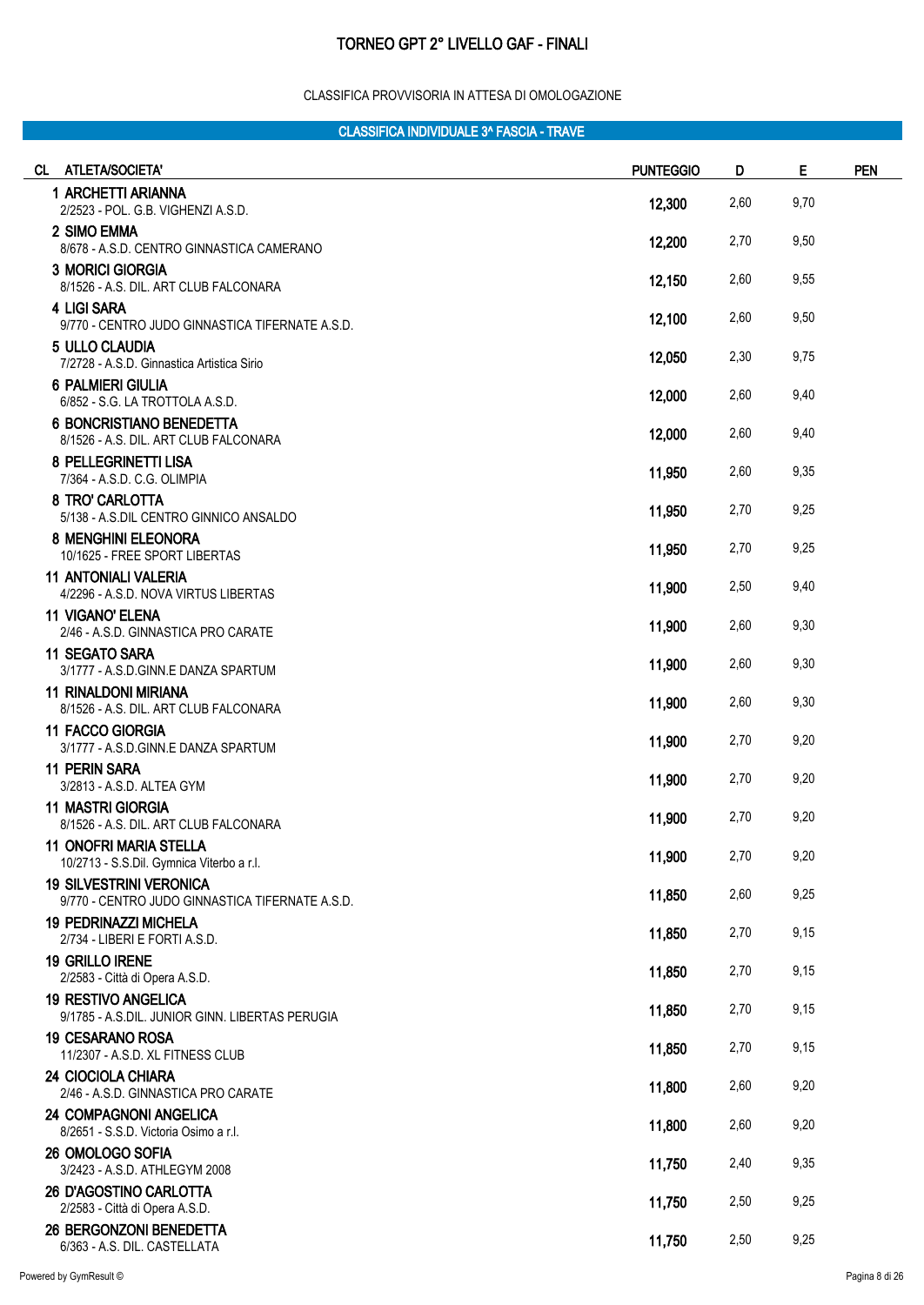#### CLASSIFICA PROVVISORIA IN ATTESA DI OMOLOGAZIONE

| CL ATLETA/SOCIETA'                                                                   | <b>PUNTEGGIO</b> | D    | E    | <b>PEN</b> |
|--------------------------------------------------------------------------------------|------------------|------|------|------------|
| <b>26 SENNI CAROLINA</b><br>6/2224 - POL. DIL. ENERGYM                               | 11,750           | 2,50 | 9,25 |            |
| <b>26 TREBBI ELENA</b><br>8/784 - GINNASTICA ARTISTICA PISAURUM ASS. DIL.            | 11,750           | 2,60 | 9,15 |            |
| <b>26 ROSSI FRANCESCA</b>                                                            | 11,750           | 2,60 | 9,15 |            |
| 9/770 - CENTRO JUDO GINNASTICA TIFERNATE A.S.D.<br><b>26 ALVONI ANNA</b>             | 11,750           | 2,70 | 9,05 |            |
| 6/1404 - A.S. DIL. GRUPPO SPORTIVO GALLO<br><b>26 TORRE GIULIANA EMILIA</b>          |                  |      |      |            |
| 9/1998 - A.S.D. GINNASTICA TERNI<br><b>34 GIORDANO SARA</b>                          | 11,750           | 2,70 | 9,05 |            |
| 3/2269 - A.S.D. ARTISTICA 98 S. STINO<br><b>34 SEGATO MARIA</b>                      | 11,700           | 2,40 | 9,30 |            |
| 3/2269 - A.S.D. ARTISTICA 98 S. STINO                                                | 11,700           | 2,50 | 9,20 |            |
| <b>34 COLOMBO MARTINA</b><br>2/465 - ASS.DIL.GINN. RIVOLTANA                         | 11,700           | 2,60 | 9,10 |            |
| <b>34 SALA FRANCESCA</b><br>2/646 - A.G. TRITIUM                                     | 11,700           | 2,60 | 9,10 |            |
| <b>34 SERAFINI MARTINA</b><br>8/784 - GINNASTICA ARTISTICA PISAURUM ASS. DIL.        | 11,700           | 2,60 | 9,10 |            |
| <b>34 LAZZERELLI NICOLE</b><br>9/770 - CENTRO JUDO GINNASTICA TIFERNATE A.S.D.       | 11,700           | 2,60 | 9,10 |            |
| <b>34 ROSATI GIULIA</b><br>9/2404 - A.S.D. EUNICE MARSCIANO                          | 11,700           | 2,60 | 9,10 |            |
| <b>34 D'AGOSTINO SARA</b><br>2/2485 - A.S.D. CENTRI OLIMPIA                          | 11,700           | 2,70 | 9,00 |            |
| <b>34 FEDE GIULIA</b><br>8/2040 - A.S.D. GINNASTICA MA.MO.TI.                        | 11,700           | 2,70 | 9,00 |            |
| <b>34 LETIZIA GIULIA</b><br>9/1785 - A.S.DIL. JUNIOR GINN, LIBERTAS PERUGIA          | 11,700           | 2,70 | 9,00 |            |
| <b>34 PERGOLESI NICOLETTA</b><br>9/2184 - A.S.DIL. ALBATROS                          | 11,700           | 2,70 | 9,00 |            |
| <b>45 ROTONDARO ALESSANDRA</b><br>4/1369 - S.G.G. S.G.GEMONESE                       | 11,650           | 2,50 | 9,15 |            |
| <b>45 DEL CITTO GIULIA</b><br>10/1625 - FREE SPORT LIBERTAS                          | 11,650           | 2,50 | 9,15 |            |
| <b>45 POLGA ALICE</b><br>3/2658 - ARIAL GYMNASIUM GYM TEAM A.S.D.                    | 11,650           | 2,70 | 8,95 |            |
| <b>45 GIORGINI GAIA</b><br>5/138 - A.S.DIL CENTRO GINNICO ANSALDO                    | 11,650           | 2,70 | 8,95 |            |
| <b>45 MARRONI SOFIA</b><br>7/1734 - A.S.D. ARTISTICA GROSSETO                        | 11,650           | 2,70 | 8,95 |            |
| <b>45 FERRITTO MARIA ELENA</b><br>11/533 - A.S. DIL., GINNASTICA GYMNASIUM CASAGIOVE | 11,650           | 2,70 | 8,95 |            |
| 51 ORTIS SELLY<br>4/1369 - S.G.G. S.G.GEMONESE                                       | 11,600           | 2,50 | 9,10 |            |
| 51 NIGRO VALERIA<br>7/2676 - POLISPORTIVA DIL. MUGELLO 88                            | 11,600           | 2,50 | 9,10 |            |
| 51 SACCHI LISA                                                                       | 11,600           | 2,60 | 9,00 |            |
| 2/81 - SOCIETA' GINNASTICA PAVESE A.S.D.<br>51 AURELI GAIA                           |                  |      | 9,00 |            |
| 9/770 - CENTRO JUDO GINNASTICA TIFERNATE A.S.D.<br>51 TRENTA CAROLINA                | 11,600           | 2,60 |      |            |
| 10/1625 - FREE SPORT LIBERTAS                                                        | 11,600           | 2,60 | 9,00 |            |
| 56 QUARIN MARTINA<br>4/118 - A.S.D. GINNASTICA SANVITESE                             | 11,550           | 2,40 | 9,15 |            |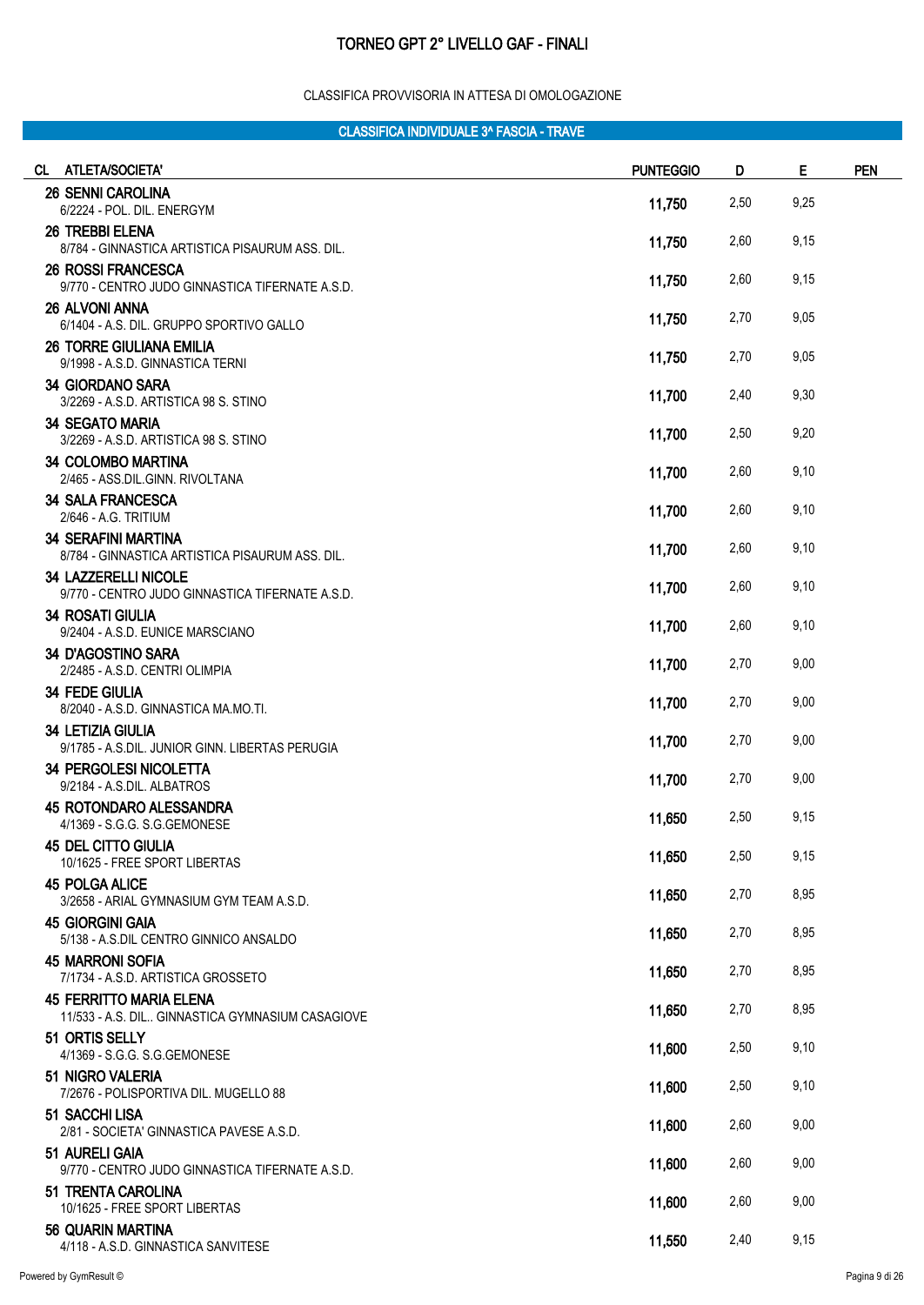#### CLASSIFICA PROVVISORIA IN ATTESA DI OMOLOGAZIONE

| <b>ATLETA/SOCIETA'</b><br>CL .                                            | <b>PUNTEGGIO</b> | D    | E    | <b>PEN</b> |
|---------------------------------------------------------------------------|------------------|------|------|------------|
| 56 COCOZZA TECLA<br>2/2741 - A.S.D. GINNASTICA DAVERIO                    | 11,550           | 2,50 | 9,05 |            |
| <b>56 MATTELLI GIULIA</b><br>9/2404 - A.S.D. EUNICE MARSCIANO             | 11,550           | 2,50 | 9,05 |            |
| <b>56 LORANDI CLAIS</b><br>19/2696 - A.S.D. GINNASTICA ARTISTICA TRENTINA | 11,550           | 2,50 | 9,05 |            |
| <b>56 UCCHEDU MARTINA</b><br>4/868 - A.S.D. LIBERTAS TORVISCOSA           | 11,550           | 2,60 | 8,95 |            |
| 56 PAOLIN GIADA<br>4/2296 - A.S.D. NOVA VIRTUS LIBERTAS                   | 11,550           | 2,60 | 8,95 |            |
| <b>56 GUALDIERO BENEDETTA</b><br>11/1696 - A.S.D. EGY DANCE               | 11,550           | 2,60 | 8,95 |            |
| 56 DANIELI SARA<br>3/1214 - S.G.A GYMNASIUM A.S.D.                        | 11,550           | 2,70 | 8,85 |            |
| 56 CIULLO FEDERICA<br>11/1354 - A.S.D. C.G. SANNIO CLUB 89                | 11,550           | 2,70 | 8,85 |            |
| 65 DRI MARTA<br>4/121 - A.S. UDINESE ASS.POL. DIL.                        | 11,500           | 2,50 | 9,00 |            |
| <b>65 LOPARCO GIULIA</b><br>8/678 - A.S.D. CENTRO GINNASTICA CAMERANO     | 11,500           | 2,50 | 9,00 |            |
| <b>65 BERTOLINI BARBARA</b><br>19/2648 - A.S.D. GINNASTICA VAL DI NON     | 11,500           | 2,50 | 9,00 |            |
| <b>65 GIACOMINI SARA</b><br>2/2583 - Città di Opera A.S.D.                | 11,500           | 2,60 | 8,90 |            |
| 65 ESPOSTO FORMICA SELENE<br>8/806 - A.S. DIL. LIBERTAS MAROTTA           | 11,500           | 2,60 | 8,90 |            |
| <b>70 VALENTINI SARA</b><br>19/2648 - A.S.D. GINNASTICA VAL DI NON        | 11,450           | 2,50 | 8,95 |            |
| <b>70 STANZANI SOFIA</b><br>6/363 - A.S. DIL. CASTELLATA                  | 11,450           | 2,60 | 8,85 |            |
| <b>70 CATENA FEDERICA</b><br>8/2651 - S.S.D. Victoria Osimo a r.l.        | 11,450           | 2,60 | 8,85 |            |
| <b>70 BARGHINI SERENA</b><br>7/364 - A.S.D. C.G. OLIMPIA                  | 11,450           | 2,70 | 8,75 |            |
| 70 MORANDINI MARTINA<br>7/2039 - AS.DIL MACCHIANERA                       | 11,450           | 2,70 | 8,75 |            |
| 70 PALLOTTI ILARIA<br>8/2040 - A.S.D. GINNASTICA MA.MO.TI.                | 11,450           | 2,70 | 8,75 |            |
| <b>70 STAVNYCHA TETYANA</b><br>19/2333 - A.S.D. GINNASTICA TRENTO         | 11,450           | 2,70 | 8,75 |            |
| 77 MONARI IRENE<br>6/166 - PANARO MODENA A.S.D. S.G.S.                    | 11,400           | 2,70 | 9,00 | 0,30       |
| <b>77 GEMIGNANI MARA</b><br>7/693 - S.G. ROSSO DI S.SECONDO A.S.D.        | 11,400           | 2,40 | 9,00 |            |
| 77 TESTA ARIANNA<br>9/1287 - A.S. POL.C.L.T. SEZ.GINN.                    | 11,400           | 2,50 | 8,90 |            |
| 77 ENEI CHIARA<br>2/2665 - A.S.D. GINNASTE DEL LAGO                       | 11,400           | 2,60 | 8,80 |            |
| 77 BELLET SARA<br>2/2668 - A.G. COMENSE S.S.D. a r.l.                     | 11,400           | 2,60 | 8,80 |            |
| 77 MARAZZINI MARTINA<br>7/213 - C.G. FIRENZE A.S.D.                       | 11,400           | 2,60 | 8,80 |            |
| 77 CURCI ADRIANA<br>12/311 - S.G. ANGIULLI                                | 11,400           | 2,60 | 8,80 |            |
| 77 GIOI GIULIA<br>17/1773 - A.S.D. AZZURRA 2000                           | 11,400           | 2,60 | 8,80 |            |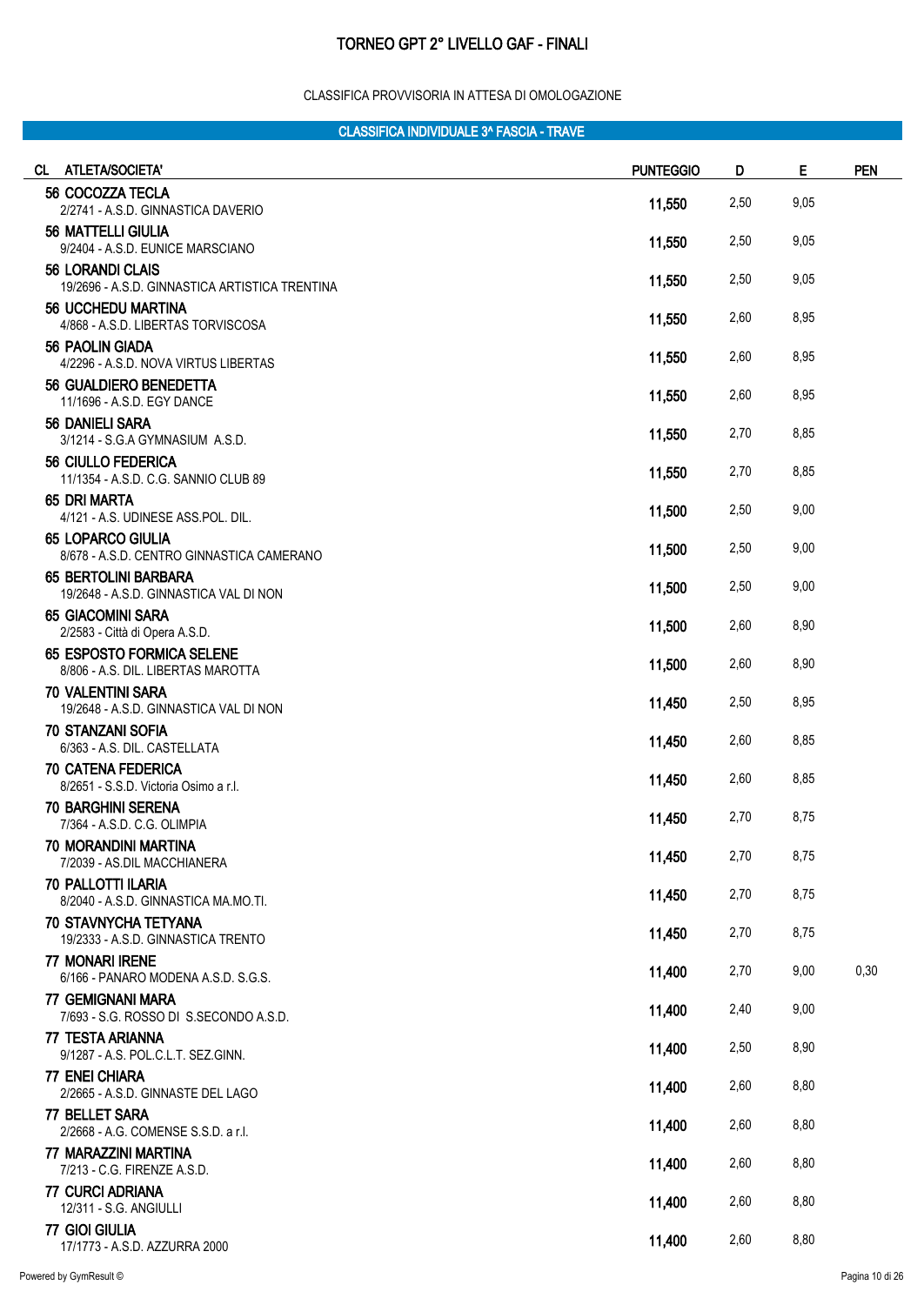#### CLASSIFICA PROVVISORIA IN ATTESA DI OMOLOGAZIONE

| CL ATLETA/SOCIETA'                                                                | <b>PUNTEGGIO</b> | D    | Е    | <b>PEN</b> |
|-----------------------------------------------------------------------------------|------------------|------|------|------------|
| 77 BOGNI SVEVA                                                                    | 11,400           | 2,70 | 8,70 |            |
| 2/2024 - A.S.D. LA FENICE<br>77 LAVIOSA CRISTINA                                  |                  |      |      |            |
| 5/134 - A.S.D. G.S.D. REGINA MARGHERITA PRA'                                      | 11,400           | 2,70 | 8,70 |            |
| 77 SILVESTRI ALESSIA<br>9/2184 - A.S.DIL. ALBATROS                                | 11,400           | 2,70 | 8,70 |            |
| <b>88 TAGLIAFERRI MARTA</b><br>2/86 - G.E.A.S. SEZ.GINN.ART.                      | 11,350           | 2,30 | 9,05 |            |
| <b>88 RINALDI ELENA</b><br>2/2051 - A.S.D. SPORTINSIEME                           | 11,350           | 2,60 | 8,75 |            |
| <b>88 BELTRAME AURORA</b><br>4/1870 - A.S. GRUPPO COREOGRAFICO STELLINE SEZ.GINN. | 11,350           | 2,60 | 8,75 |            |
| <b>88 ROVEGNO VALENTINA</b><br>5/2490 - A.S.D. GINNASTICA CALASANZIO GENOVA       | 11,350           | 2,60 | 8,75 |            |
| <b>88 BONECCHI ALICE</b><br>2/423 - A.S. GIOVENTU' OLIMPICA                       | 11,350           | 2,70 | 8,65 |            |
| <b>88 GIACON VERONICA</b><br>3/2658 - ARIAL GYMNASIUM GYM TEAM A.S.D.             | 11,350           | 2,70 | 8,65 |            |
| <b>88 CASINI CATERINA</b><br>6/160 - A.S. DIL. U.S. RENATO SERRA GINNASTICA       | 11,350           | 2,70 | 8,65 |            |
| <b>88 STRAMBI CHIARA</b><br>7/2039 - AS.DIL MACCHIANERA                           | 11,350           | 2,70 | 8,65 |            |
| 96 CANDIANI SILVIA<br>5/2490 - A.S.D. GINNASTICA CALASANZIO GENOVA                | 11,300           | 2,50 | 8,80 |            |
| 96 MORSON ASYA<br>2/81 - SOCIETA' GINNASTICA PAVESE A.S.D.                        | 11,300           | 2,60 | 8,70 |            |
| 96 MARINELLI JESSICA<br>9/770 - CENTRO JUDO GINNASTICA TIFERNATE A.S.D.           | 11,300           | 2,60 | 8,70 |            |
| 96 MARINO GIADA<br>10/989 - ADESSO SPORT A.S. DIL.                                | 11,300           | 2,60 | 8,70 |            |
| 96 COLUCCI MARGHERITA<br>10/2542 - A.S.D. DYNAMIC'S CLUB 2010                     | 11,300           | 2,60 | 8,70 |            |
| 96 SACCHETTINO ALESSIA<br>11/306 - A.POL. PARTENOPE GINNASTICA ASS.DIL.           | 11,300           | 2,60 | 8,70 |            |
| 96 CADDEO ELENA<br>17/1773 - A.S.D. AZZURRA 2000                                  | 11,300           | 2,60 | 8,70 |            |
| 96 TEDESCHI LINDA<br>7/364 - A.S.D. C.G. OLIMPIA                                  | 11,300           | 2,70 | 8,60 |            |
| 104 GROPPI GIORGIA<br>1/1911 - GINNASTICA CASALBELTRAME A.S.D.                    | 11,250           | 2,50 | 8,75 |            |
| <b>104 CREMONINI MATHILDA</b><br>6/363 - A.S. DIL. CASTELLATA                     | 11,250           | 2,60 | 8,65 |            |
| <b>104 SOAVE FEDERICA</b><br>10/2751 - BE FIRST A.S.D.                            | 11,250           | 2,60 | 8,65 |            |
| <b>104 INCARDONA FEDERICA</b><br>3/2207 - A.S.D. GIAMBURRASCA                     | 11,250           | 2,70 | 8,55 |            |
| <b>104 BOTTAMEDI MARTINA</b><br>19/2333 - A.S.D. GINNASTICA TRENTO                | 11,250           | 2,70 | 8,55 |            |
| <b>109 CAPPELLI ILARIA</b><br>7/2375 - GIOBRI NEW BALANCE SOC. SP. DIL. a R.L.    | 11,200           | 2,40 | 8,80 |            |
| <b>109 SOCCIARELLI GIORGIA</b><br>10/2713 - S.S.Dil. Gymnica Viterbo a r.l.       | 11,200           | 2,60 | 8,60 |            |
| <b>109 ALFANO ALESSANDRA</b><br>11/306 - A.POL. PARTENOPE GINNASTICA ASS.DIL.     | 11,200           | 2,70 | 8,50 |            |
| <b>112 LAVELLI LUCREZIA</b><br>6/1902 - LA PALESTRINA CLUB A.S.D.                 | 11,150           | 2,10 | 9,05 |            |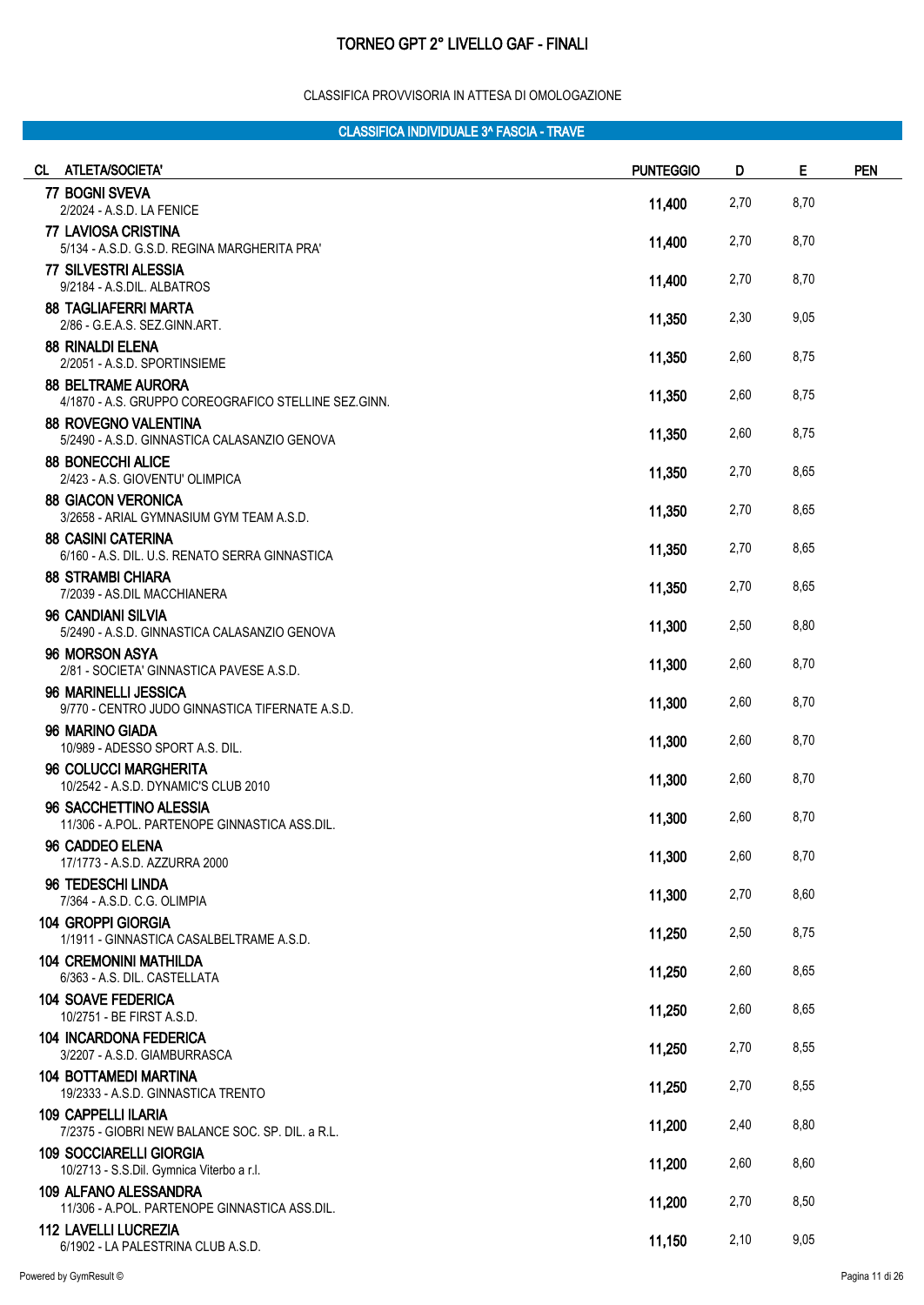#### CLASSIFICA PROVVISORIA IN ATTESA DI OMOLOGAZIONE

| CL ATLETA/SOCIETA'                                                                 | <b>PUNTEGGIO</b> | D    | Е    | <b>PEN</b> |
|------------------------------------------------------------------------------------|------------------|------|------|------------|
| 112 DEBORA DE BIASIO<br>3/112 - S.G.S. DIL. SPES MESTRE                            | 11,150           | 2,30 | 8,85 |            |
| <b>112 MONTELEONE MARTINA</b><br>1/2654 - A.S.D. GINNASTICA S. PIETRO MOSEZZO 2012 | 11,150           | 2,60 | 8,55 |            |
| <b>112 ZERINI YLENIA</b><br>7/2039 - AS.DIL MACCHIANERA                            | 11,150           | 2,60 | 8,55 |            |
| <b>112 TAGLIAFERRO LAURA</b><br>3/114 - A.S.DIL. S.G. V. UMBERTO 1° - 1875         | 11,150           | 2,70 | 8,45 |            |
| 112 PACCHIOLI ELIS A<br>5/134 - A.S.D. G.S.D. REGINA MARGHERITA PRA'               | 11,150           | 2,70 | 8,45 |            |
| 112 ARTIOLI CHIARA<br>6/166 - PANARO MODENA A.S.D. S.G.S.                          | 11,150           | 2,70 | 8,45 |            |
| <b>112 LATINI LARA</b><br>8/806 - A.S. DIL. LIBERTAS MAROTTA                       | 11,150           | 2,70 | 8,45 |            |
| <b>120 MASSARELLI ELEONORA</b><br>9/1998 - A.S.D. GINNASTICA TERNI                 | 11,100           | 2,50 | 8,60 |            |
| <b>120 COLOMBO CLAUDIA</b><br>2/2665 - A.S.D. GINNASTE DEL LAGO                    | 11,100           | 2,60 | 8,50 |            |
| 120 MASCOLO FRANCESCA<br>11/306 - A.POL. PARTENOPE GINNASTICA ASS.DIL.             | 11,100           | 2,60 | 8,50 |            |
| <b>120 BIANCHINI BEATRICE</b><br>9/2211 - A.S.D. SPRING TEAM                       | 11,100           | 2,70 | 8,40 |            |
| <b>124 PASIN MICHELA</b><br>4/2296 - A.S.D. NOVA VIRTUS LIBERTAS                   | 11,000           | 2,40 | 8,60 |            |
| <b>124 GIOMBINI ALICE</b><br>7/2676 - POLISPORTIVA DIL. MUGELLO 88                 | 11,000           | 2,50 | 8,50 |            |
| <b>124 GIULIANELLI LAURA</b><br>8/2532 - A.S.D. GINNASTICA VOLERE VOLARE 2010      | 11,000           | 2,50 | 8,50 |            |
| <b>124 TASSI ANNA ELISA</b><br>6/852 - S.G. LA TROTTOLA A.S.D.                     | 11,000           | 2,60 | 8,40 |            |
| <b>124 PLEBANI ARIANNA</b><br>8/747 - G.G. LIBERTAS JESI                           | 11,000           | 2,60 | 8,40 |            |
| <b>129 PIOTTO ROSSELLA</b><br>3/2142 - A.S. DIL. GRUPPO SPORTIVO SAMBUGHE'         | 10,950           | 2,60 | 8,35 |            |
| <b>129 ARTEMI EMANUELA</b><br>10/1625 - FREE SPORT LIBERTAS                        | 10,950           | 2,60 | 8,35 |            |
| <b>129 MARTINO CHIARA</b><br>11/1354 - A.S.D. C.G. SANNIO CLUB 89                  | 10,950           | 2,70 | 8,25 |            |
| <b>132 PETRI ELENA</b><br>4/121 - A.S. UDINESE ASS.POL. DIL.                       | 10,900           | 2,50 | 8,40 |            |
| <b>132 BISON ALESSIA</b><br>2/2665 - A.S.D. GINNASTE DEL LAGO                      | 10,900           | 2,60 | 8,30 |            |
| <b>132 FANIZZA MATILDE</b><br>3/2658 - ARIAL GYMNASIUM GYM TEAM A.S.D.             | 10,900           | 2,70 | 8,20 |            |
| <b>135 STEFANI ELENA</b><br>3/2423 - A.S.D. ATHLEGYM 2008                          | 10,850           | 2,40 | 8,75 | 0,30       |
| <b>135 BERGONZI CATERINA</b><br>9/1998 - A.S.D. GINNASTICA TERNI                   | 10,850           | 2,50 | 8,35 |            |
| <b>135 MASCOLO EMANUELA</b><br>11/306 - A.POL. PARTENOPE GINNASTICA ASS.DIL.       | 10,850           | 2,60 | 8,25 |            |
| <b>135 CESARINI LAVINIA</b><br>7/364 - A.S.D. C.G. OLIMPIA                         | 10,850           | 2,70 | 8,15 |            |
| <b>139 PICCIOLI GIULIA</b><br>6/2224 - POL. DIL. ENERGYM                           | 10,800           | 2,00 | 8,80 |            |
| 139 CAVANI AMANDA<br>6/166 - PANARO MODENA A.S.D. S.G.S.                           | 10,800           | 2,60 | 8,20 |            |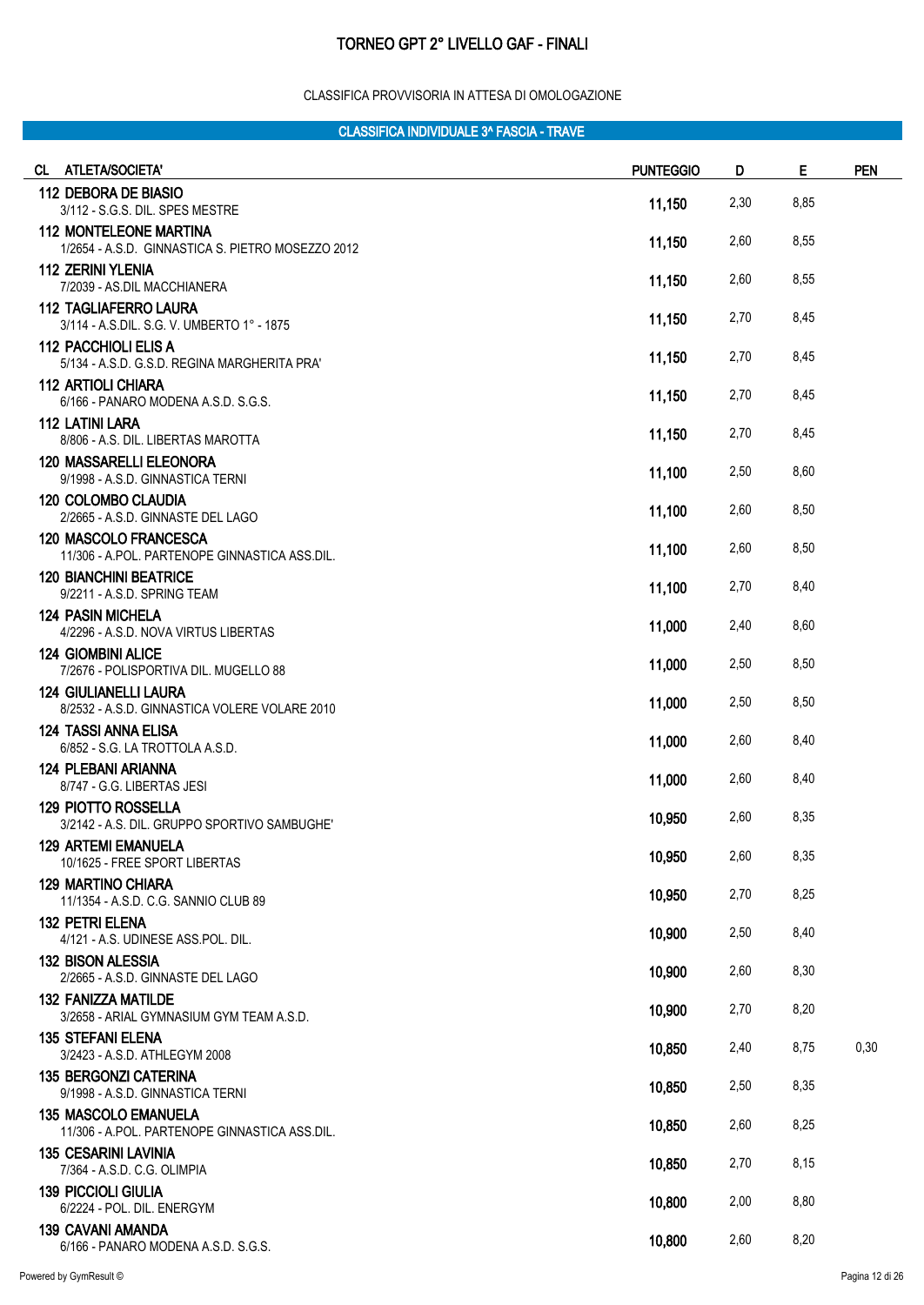#### CLASSIFICA PROVVISORIA IN ATTESA DI OMOLOGAZIONE

| CL. | <b>ATLETA/SOCIETA'</b>                                                           | <b>PUNTEGGIO</b> | D    | Е    | <b>PEN</b> |
|-----|----------------------------------------------------------------------------------|------------------|------|------|------------|
|     | <b>139 SCARDACCHI LUCIA</b><br>8/784 - GINNASTICA ARTISTICA PISAURUM ASS. DIL.   | 10,800           | 2,60 | 8,20 |            |
|     | <b>139 LONGARONI MARTINA</b><br>9/1529 - A.S.D. GRUPPO SPORTIVO SALUS            | 10,800           | 2,60 | 8,20 |            |
|     | <b>139 MONTEMURRO ALTHEA</b><br>15/2186 - A.S. DIL. PLAY LIFE                    | 10,800           | 2,60 | 8,20 |            |
|     | <b>139 PACCARA MARTINA</b><br>9/1529 - A.S.D. GRUPPO SPORTIVO SALUS              | 10,800           | 2,60 | 8,20 |            |
|     | <b>139 ILLUMINATI ALESSANDRA</b><br>8/2040 - A.S.D. GINNASTICA MA.MO.TI.         | 10,800           | 2,70 | 8,10 |            |
|     | <b>146 BENEDETTI DANIELA</b><br>19/2333 - A.S.D. GINNASTICA TRENTO               | 10,750           | 2,20 | 8,55 |            |
|     | <b>147 D'INTINO BARBARA</b><br>14/969 - A.S.D. ATERNUM                           | 10,700           | 2,60 | 8,10 |            |
|     | <b>147 FRANCESCATO LAURA</b><br>3/1777 - A.S.D.GINN.E DANZA SPARTUM              | 10,700           | 2,70 | 8,00 |            |
|     | <b>149 BRESCIANI ARIANNA</b><br>7/693 - S.G. ROSSO DI S.SECONDO A.S.D.           | 10,650           | 2,60 | 8,05 |            |
|     | <b>150 ZAMA ALESSIA</b><br>6/1440 - S.G. ART. VOLTANA A.S.D.                     | 10,600           | 2,60 | 8,00 |            |
|     | <b>150 PRIFTI ELENA</b><br>8/2651 - S.S.D. Victoria Osimo a r.l.                 | 10,600           | 2,60 | 8,00 |            |
|     | <b>150 GIGANTE PATRIZIA</b><br>11/306 - A.POL. PARTENOPE GINNASTICA ASS.DIL.     | 10,600           | 2,60 | 8,00 |            |
|     | <b>153 SALERNO SILVIA</b><br>12/311 - S.G. ANGIULLI                              | 10,500           | 2,40 | 8,10 |            |
|     | <b>153 LOLLI LAURA</b><br>6/1440 - S.G. ART. VOLTANA A.S.D.                      | 10,500           | 2,60 | 7,90 |            |
|     | <b>153 COLAPIETRO EMILIA</b><br>12/2332 - SOC.GINN.TERSICORE A.S.D.              | 10,500           | 2,60 | 7,90 |            |
|     | <b>156 PERNAZZA VIRGINIA</b><br>9/2211 - A.S.D. SPRING TEAM                      | 10,350           | 2,40 | 7,95 |            |
|     | <b>157 MACORIG VALENTINA</b><br>4/121 - A.S. UDINESE ASS.POL. DIL.               | 10,300           | 2,50 | 7,80 |            |
|     | <b>157 LEONE GIULIA</b><br>12/1183 - A.S.D. DELFINO                              | 10,300           | 2,60 | 7,70 |            |
|     | <b>157 BRAGALONI DOMIZIA</b><br>10/2098 - A.S.D. LIBERTAS PARADISE               | 10,300           | 2,70 | 7,60 |            |
|     | <b>160 CORINTI RACHELE</b><br>5/1131 - A.S.D. GINNASTICA RIVIERA DEI FIORI       | 10,250           | 2,30 | 7,95 |            |
|     | <b>160 VANACORE CAMILLA</b><br>11/306 - A.POL. PARTENOPE GINNASTICA ASS.DIL.     | 10,250           | 2,50 | 7,75 |            |
|     | <b>162 FERRI BENEDETTA</b><br>9/1529 - A.S.D. GRUPPO SPORTIVO SALUS              | 10,150           | 2,40 | 7,75 |            |
|     | <b>162 FILIPPI ANGELICA</b><br>7/364 - A.S.D. C.G. OLIMPIA                       | 10,150           | 2,60 | 7,55 |            |
|     | <b>162 SARRACCO ANASTASIA</b><br>11/1354 - A.S.D. C.G. SANNIO CLUB 89            | 10,150           | 2,70 | 7,45 |            |
|     | <b>165 ROMOLI VENTURI AGNESE</b><br>10/2542 - A.S.D. DYNAMIC'S CLUB 2010         | 10,100           | 2,50 | 7,60 |            |
|     | <b>166 ZANETTI CHIARA</b><br>6/1165 - SAGA A.S.D. Alfonsine Ginnastica Artistica | 10,050           | 2,40 | 7,65 |            |
|     | <b>167 PIRISI ALICE</b><br>17/2595 - S.S. DIL. FITNESS ALGHERO S.r.L.            | 9,600            | 1,90 | 7,70 |            |
|     | <b>168 MONTANARI GIULIA</b><br>10/2542 - A.S.D. DYNAMIC'S CLUB 2010              | 9,150            | 2,50 | 6,65 |            |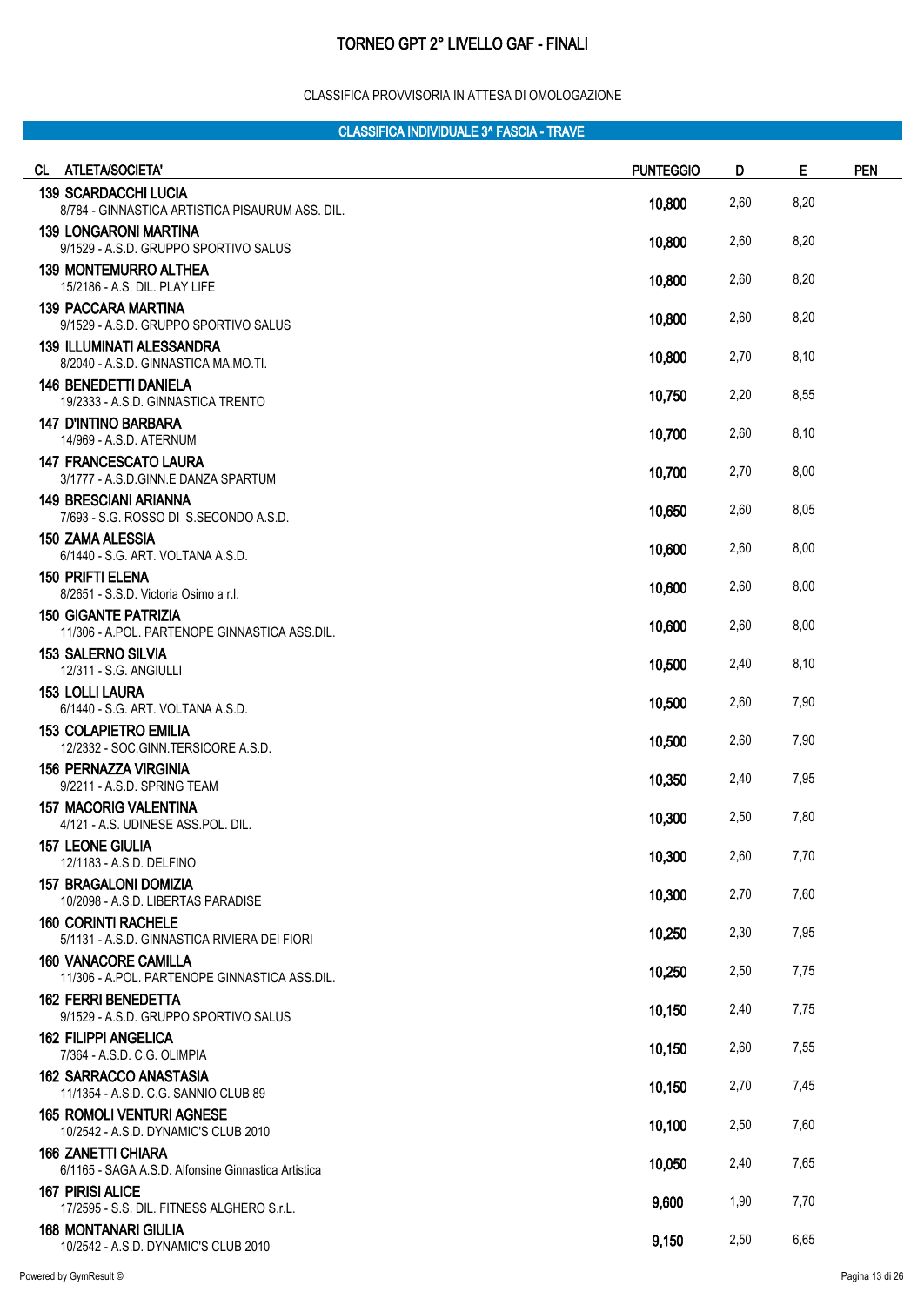#### CLASSIFICA PROVVISORIA IN ATTESA DI OMOLOGAZIONE

| <b>CLASSIFICA INDIVIDUALE 3^ FASCIA - TRAVE</b>           |                  |      |      |     |
|-----------------------------------------------------------|------------------|------|------|-----|
|                                                           |                  |      |      |     |
| ATLETA/SOCIETA'<br>CL.                                    | <b>PUNTEGGIO</b> |      |      | PEN |
| <b>169 COPPO FRANCESCA</b><br>9/2211 - A.S.D. SPRING TEAM | 8,550            | 2,50 | 6,05 |     |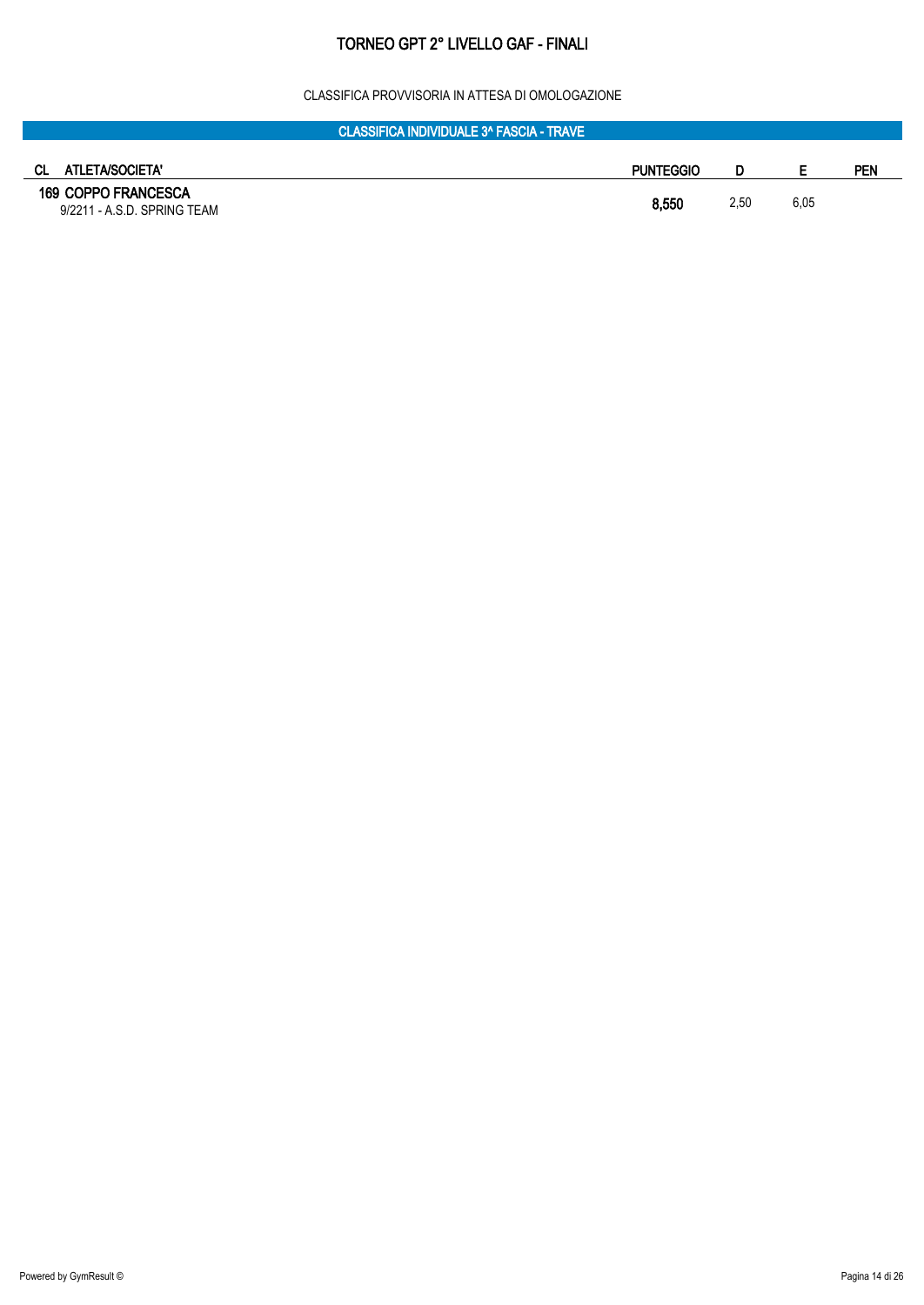#### CLASSIFICA PROVVISORIA IN ATTESA DI OMOLOGAZIONE

| CL ATLETA/SOCIETA'                                                      | <b>PUNTEGGIO</b> | D    | Е    | <b>PEN</b> |
|-------------------------------------------------------------------------|------------------|------|------|------------|
| 1 ILLUMINATI ALESSANDRA<br>8/2040 - A.S.D. GINNASTICA MA.MO.TI.         | 12,600           | 2,70 | 9,90 |            |
| 2 COMPAGNONI ANGELICA<br>8/2651 - S.S.D. Victoria Osimo a r.l.          | 12,550           | 2,70 | 9,85 |            |
| <b>3 MORSON ASYA</b><br>2/81 - SOCIETA' GINNASTICA PAVESE A.S.D.        | 12,500           | 2,70 | 9,80 |            |
| 3 ENEI CHIARA<br>2/2665 - A.S.D. GINNASTE DEL LAGO                      | 12,500           | 2,70 | 9,80 |            |
| <b>3 ANTONIALI VALERIA</b><br>4/2296 - A.S.D. NOVA VIRTUS LIBERTAS      | 12,500           | 2,70 | 9,80 |            |
| <b>3 PLEBANI ARIANNA</b><br>8/747 - G.G. LIBERTAS JESI                  | 12,500           | 2,70 | 9,80 |            |
| <b>3 MORICI GIORGIA</b><br>8/1526 - A.S. DIL. ART CLUB FALCONARA        | 12,500           | 2,70 | 9,80 |            |
| 8 CIOCIOLA CHIARA<br>2/46 - A.S.D. GINNASTICA PRO CARATE                | 12,450           | 2,70 | 9,75 |            |
| 8 TAGLIAFERRI MARTA<br>2/86 - G.E.A.S. SEZ.GINN.ART.                    | 12,450           | 2,70 | 9,75 |            |
| 8 COCOZZA TECLA<br>2/2741 - A.S.D. GINNASTICA DAVERIO                   | 12,450           | 2,70 | 9,75 |            |
| 8 GIORDANO SARA<br>3/2269 - A.S.D. ARTISTICA 98 S. STINO                | 12,450           | 2,70 | 9,75 |            |
| 8 PERIN SARA<br>3/2813 - A.S.D. ALTEA GYM                               | 12,450           | 2,70 | 9,75 |            |
| 8 PAOLIN GIADA<br>4/2296 - A.S.D. NOVA VIRTUS LIBERTAS                  | 12,450           | 2,70 | 9,75 |            |
| 8 MARINELLI JESSICA<br>9/770 - CENTRO JUDO GINNASTICA TIFERNATE A.S.D.  | 12,450           | 2,70 | 9,75 |            |
| <b>15 GROPPI GIORGIA</b><br>1/1911 - GINNASTICA CASALBELTRAME A.S.D.    | 12,400           | 2,70 | 9,70 |            |
| <b>15 RINALDI ELENA</b><br>2/2051 - A.S.D. SPORTINSIEME                 | 12,400           | 2,70 | 9,70 |            |
| <b>15 TASSI ANNA ELISA</b><br>6/852 - S.G. LA TROTTOLA A.S.D.           | 12,400           | 2,70 | 9,70 |            |
| <b>15 ALVONI ANNA</b><br>6/1404 - A.S. DIL. GRUPPO SPORTIVO GALLO       | 12,400           | 2,70 | 9,70 |            |
| <b>15 FEDE GIULIA</b><br>8/2040 - A.S.D. GINNASTICA MA.MO.TI.           | 12,400           | 2,70 | 9,70 |            |
| 15 PALLOTTI ILARIA<br>8/2040 - A.S.D. GINNASTICA MA.MO.TI.              | 12,400           | 2,70 | 9,70 |            |
| <b>15 SOAVE FEDERICA</b><br>10/2751 - BE FIRST A.S.D.                   | 12,400           | 2,70 | 9,70 |            |
| 22 BASSETTI ALICE<br>2/1575 - A.S.D. SESTO 76 LISANZA                   | 12,350           | 2,70 | 9,65 |            |
| <b>22 BOGNI SVEVA</b><br>2/2024 - A.S.D. LA FENICE                      | 12,350           | 2,70 | 9,65 |            |
| 22 D'AGOSTINO CARLOTTA<br>2/2583 - Città di Opera A.S.D.                | 12,350           | 2,70 | 9,65 |            |
| <b>22 DRI MARTA</b><br>4/121 - A.S. UDINESE ASS.POL. DIL.               | 12,350           | 2,70 | 9,65 |            |
| <b>22 PASIN MICHELA</b><br>4/2296 - A.S.D. NOVA VIRTUS LIBERTAS         | 12,350           | 2,70 | 9,65 |            |
| <b>22 NIGRO VALERIA</b><br>7/2676 - POLISPORTIVA DIL. MUGELLO 88        | 12,350           | 2,70 | 9,65 |            |
| 22 SACCHETTINO ALESSIA<br>11/306 - A.POL. PARTENOPE GINNASTICA ASS.DIL. | 12,350           | 2,70 | 9,65 |            |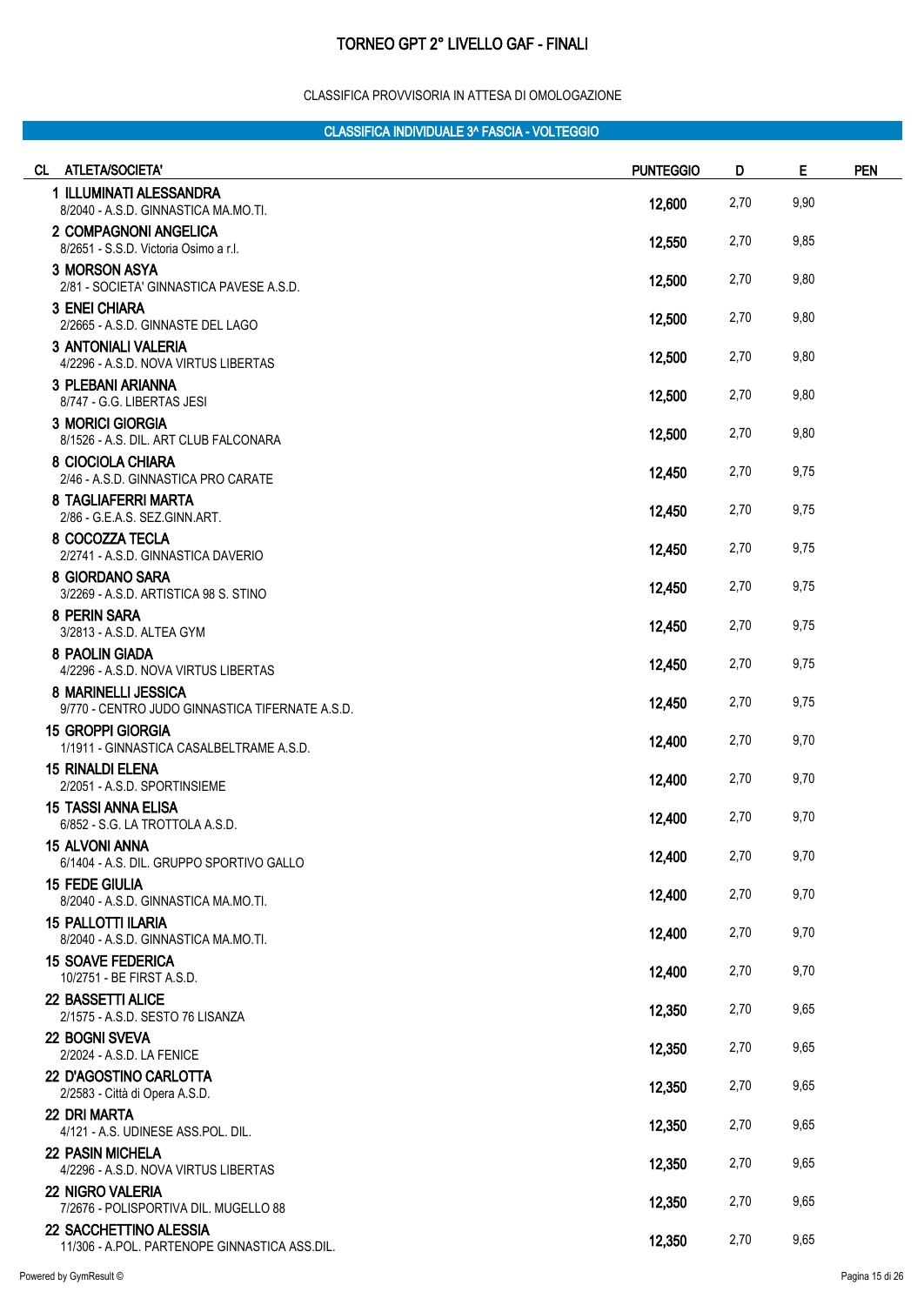#### CLASSIFICA PROVVISORIA IN ATTESA DI OMOLOGAZIONE

| CL ATLETA/SOCIETA'                                                            | <b>PUNTEGGIO</b> | D    | Е    | <b>PEN</b> |
|-------------------------------------------------------------------------------|------------------|------|------|------------|
| <b>29 SACCHI LISA</b><br>2/81 - SOCIETA' GINNASTICA PAVESE A.S.D.             | 12,300           | 2,70 | 9,60 |            |
| <b>29 SEGATO MARIA</b><br>3/2269 - A.S.D. ARTISTICA 98 S. STINO               | 12,300           | 2,70 | 9,60 |            |
| <b>29 STEFANI ELENA</b><br>3/2423 - A.S.D. ATHLEGYM 2008                      | 12,300           | 2,70 | 9,60 |            |
| <b>29 STANZANI SOFIA</b><br>6/363 - A.S. DIL. CASTELLATA                      | 12,300           | 2,70 | 9,60 |            |
| 29 ZANETTI CHIARA<br>6/1165 - SAGA A.S.D. Alfonsine Ginnastica Artistica      | 12,300           | 2,70 | 9,60 |            |
| <b>29 TEDESCHI LINDA</b><br>7/364 - A.S.D. C.G. OLIMPIA                       | 12,300           | 2,70 | 9,60 |            |
| <b>29 SCARDACCHI LUCIA</b><br>8/784 - GINNASTICA ARTISTICA PISAURUM ASS. DIL. | 12,300           | 2,70 | 9,60 |            |
| 29 BONCRISTIANO BENEDETTA<br>8/1526 - A.S. DIL. ART CLUB FALCONARA            | 12,300           | 2,70 | 9,60 |            |
| <b>29 CATENA FEDERICA</b><br>8/2651 - S.S.D. Victoria Osimo a r.l.            | 12,300           | 2,70 | 9,60 |            |
| <b>29 SOCCIARELLI GIORGIA</b><br>10/2713 - S.S.Dil. Gymnica Viterbo a r.l.    | 12,300           | 2,70 | 9,60 |            |
| 29 CADDEO ELENA<br>17/1773 - A.S.D. AZZURRA 2000                              | 12,300           | 2,70 | 9,60 |            |
| <b>29 BERTOLINI BARBARA</b><br>19/2648 - A.S.D. GINNASTICA VAL DI NON         | 12,300           | 2,70 | 9,60 |            |
| <b>41 TAGLIAFERRO LAURA</b><br>3/114 - A.S.DIL. S.G. V. UMBERTO 1° - 1875     | 12,250           | 2,70 | 9,55 |            |
| 41 GIOI GIULIA<br>17/1773 - A.S.D. AZZURRA 2000                               | 12,250           | 2,70 | 9,55 |            |
| <b>41 DEBORA DE BIASIO</b><br>3/112 - S.G.S. DIL. SPES MESTRE                 | 12,250           | 2,70 | 9,55 |            |
| <b>44 GIACOMINI SARA</b><br>2/2583 - Città di Opera A.S.D.                    | 12,200           | 2,70 | 9,50 |            |
| 44 OMOLOGO SOFIA<br>3/2423 - A.S.D. ATHLEGYM 2008                             | 12,200           | 2,70 | 9,50 |            |
| <b>44 MARRONI SOFIA</b><br>7/1734 - A.S.D. ARTISTICA GROSSETO                 | 12,200           | 2,70 | 9,50 |            |
| <b>44 TREBBI ELENA</b><br>8/784 - GINNASTICA ARTISTICA PISAURUM ASS. DIL.     | 12,200           | 2,70 | 9,50 |            |
| <b>44 TESTA ARIANNA</b><br>9/1287 - A.S. POL.C.L.T. SEZ.GINN.                 | 12,200           | 2,70 | 9,50 |            |
| <b>44 MARTINO CHIARA</b><br>11/1354 - A.S.D. C.G. SANNIO CLUB 89              | 12,200           | 2,70 | 9,50 |            |
| 44 CESARANO ROSA<br>11/2307 - A.S.D. XL FITNESS CLUB                          | 12,200           | 2,70 | 9,50 |            |
| 51 SALA FRANCESCA<br>2/646 - A.G. TRITIUM                                     | 12,150           | 2,70 | 9,45 |            |
| 51 ARCHETTI ARIANNA<br>2/2523 - POL. G.B. VIGHENZI A.S.D.                     | 12,150           | 2,70 | 9,45 |            |
| 51 GRILLO IRENE<br>2/2583 - Città di Opera A.S.D.                             | 12,150           | 2,70 | 9,45 |            |
| 51 PACCHIOLI ELIS A<br>5/134 - A.S.D. G.S.D. REGINA MARGHERITA PRA'           | 12,150           | 2,70 | 9,45 |            |
| 51 PELLEGRINETTI LISA<br>7/364 - A.S.D. C.G. OLIMPIA                          | 12,150           | 2,70 | 9,45 |            |
| 51 SIMO EMMA<br>8/678 - A.S.D. CENTRO GINNASTICA CAMERANO                     | 12,150           | 2,70 | 9,45 |            |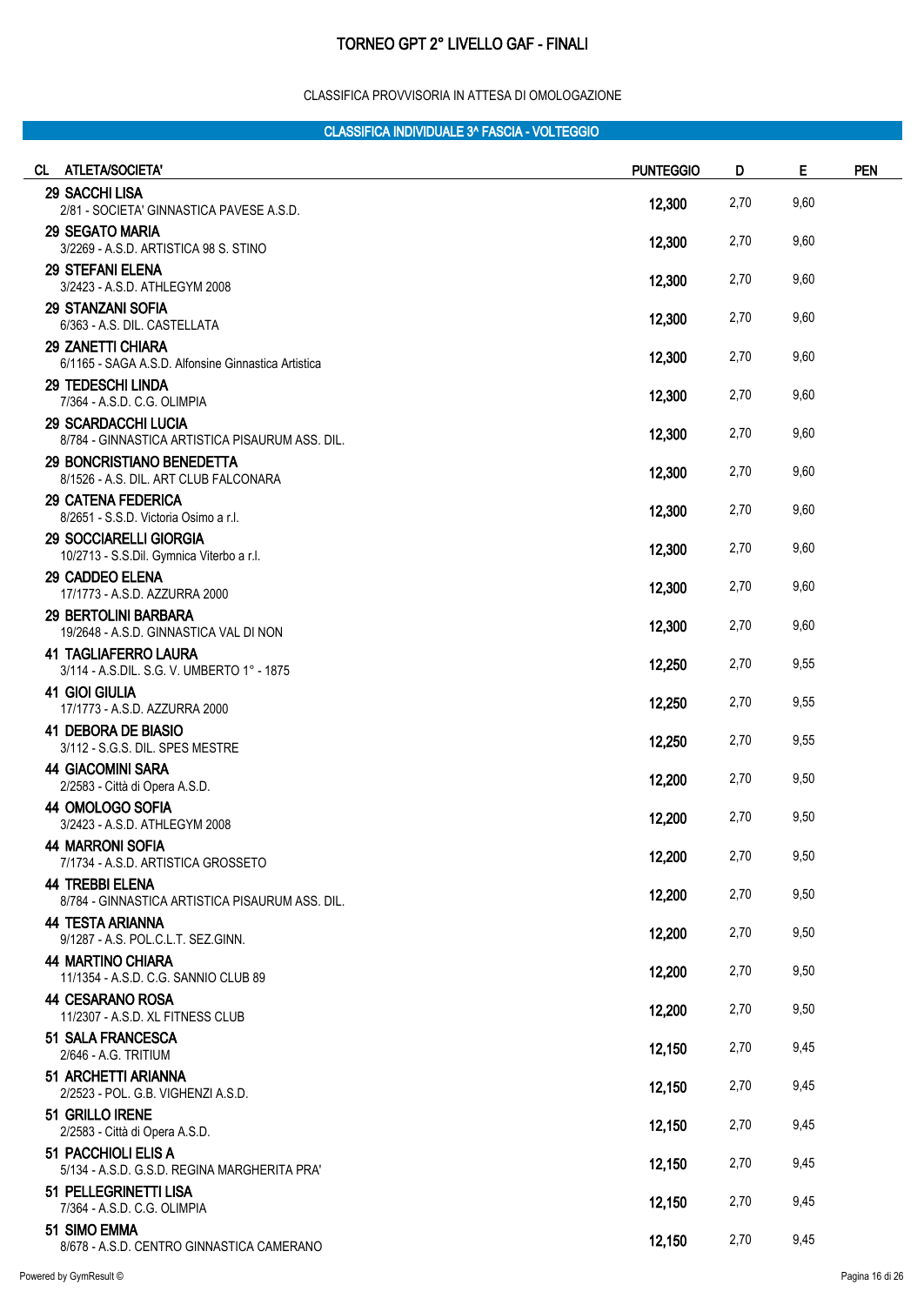#### CLASSIFICA PROVVISORIA IN ATTESA DI OMOLOGAZIONE

| CL ATLETA/SOCIETA'                                                                | <b>PUNTEGGIO</b> | D    | Е    | <b>PEN</b> |
|-----------------------------------------------------------------------------------|------------------|------|------|------------|
| 51 CURCI ADRIANA<br>12/311 - S.G. ANGIULLI                                        | 12,150           | 2,70 | 9,45 |            |
| <b>51 LEONE GIULIA</b>                                                            |                  |      |      |            |
| 12/1183 - A.S.D. DELFINO<br>59 BONECCHI ALICE                                     | 12,150           | 2,70 | 9,45 |            |
| 2/423 - A.S. GIOVENTU' OLIMPICA                                                   | 12,100           | 2,70 | 9,40 |            |
| 59 BELLET SARA<br>2/2668 - A.G. COMENSE S.S.D. a r.l.                             | 12,100           | 2,70 | 9,40 |            |
| <b>59 GIACON VERONICA</b><br>3/2658 - ARIAL GYMNASIUM GYM TEAM A.S.D.             | 12,100           | 2,70 | 9,40 |            |
| 59 FILIPPI ANGELICA<br>7/364 - A.S.D. C.G. OLIMPIA                                | 12,100           | 2,70 | 9,40 |            |
| 59 BRESCIANI ARIANNA<br>7/693 - S.G. ROSSO DI S.SECONDO A.S.D.                    | 12,100           | 2,70 | 9,40 |            |
| 59 CAPPELLI ILARIA<br>7/2375 - GIOBRI NEW BALANCE SOC. SP. DIL. a R.L.            | 12,100           | 2,70 | 9,40 |            |
| 59 ROSSI FRANCESCA<br>9/770 - CENTRO JUDO GINNASTICA TIFERNATE A.S.D.             | 12,100           | 2,70 | 9,40 |            |
| <b>59 BIANCHINI BEATRICE</b><br>9/2211 - A.S.D. SPRING TEAM                       | 12,100           | 2,70 | 9,40 |            |
| <b>59 COLUCCI MARGHERITA</b><br>10/2542 - A.S.D. DYNAMIC'S CLUB 2010              | 12,100           | 2,70 | 9,40 |            |
| 59 ONOFRI MARIA STELLA<br>10/2713 - S.S.Dil. Gymnica Viterbo a r.l.               | 12,100           | 2,70 | 9,40 |            |
| 59 MASCOLO EMANUELA<br>11/306 - A.POL. PARTENOPE GINNASTICA ASS.DIL.              | 12,100           | 2,70 | 9,40 |            |
| 59 FERRITTO MARIA ELENA<br>11/533 - A.S. DIL GINNASTICA GYMNASIUM CASAGIOVE       | 12,100           | 2,70 | 9,40 |            |
| 59 VALENTINI SARA<br>19/2648 - A.S.D. GINNASTICA VAL DI NON                       | 12,100           | 2,70 | 9,40 |            |
| <b>59 LORANDI CLAIS</b><br>19/2696 - A.S.D. GINNASTICA ARTISTICA TRENTINA         | 12,100           | 2,70 | 9,40 |            |
| <b>73 PIOTTO ROSSELLA</b><br>3/2142 - A.S. DIL. GRUPPO SPORTIVO SAMBUGHE'         | 12,050           | 2,70 | 9,35 |            |
| 73 INCARDONA FEDERICA<br>3/2207 - A.S.D. GIAMBURRASCA                             | 12,050           | 2,70 | 9,35 |            |
| <b>73 PETRI ELENA</b><br>4/121 - A.S. UDINESE ASS.POL. DIL.                       | 12,050           | 2,70 | 9,35 |            |
| <b>73 UCCHEDU MARTINA</b><br>4/868 - A.S.D. LIBERTAS TORVISCOSA                   | 12,050           | 2,70 | 9,35 |            |
| <b>73 LOLLI LAURA</b><br>6/1440 - S.G. ART. VOLTANA A.S.D.                        | 12,050           | 2,70 | 9,35 |            |
| <b>73 CESARINI LAVINIA</b><br>7/364 - A.S.D. C.G. OLIMPIA                         | 12,050           | 2,70 | 9,35 |            |
| <b>73 ZERINI YLENIA</b><br>7/2039 - AS.DIL MACCHIANERA                            | 12,050           | 2,70 | 9,35 |            |
| <b>80 MONTELEONE MARTINA</b><br>1/2654 - A.S.D. GINNASTICA S. PIETRO MOSEZZO 2012 | 12,000           | 2,70 | 9,30 |            |
| <b>80 MONARI IRENE</b><br>6/166 - PANARO MODENA A.S.D. S.G.S.                     | 12,000           | 2,70 | 9,30 |            |
| <b>80 CREMONINI MATHILDA</b><br>6/363 - A.S. DIL. CASTELLATA                      | 12,000           | 2,70 | 9,30 |            |
| <b>80 PALMIERI GIULIA</b><br>6/852 - S.G. LA TROTTOLA A.S.D.                      | 12,000           | 2,70 | 9,30 |            |
| <b>80 LAVELLI LUCREZIA</b><br>6/1902 - LA PALESTRINA CLUB A.S.D.                  | 12,000           | 2,70 | 9,30 |            |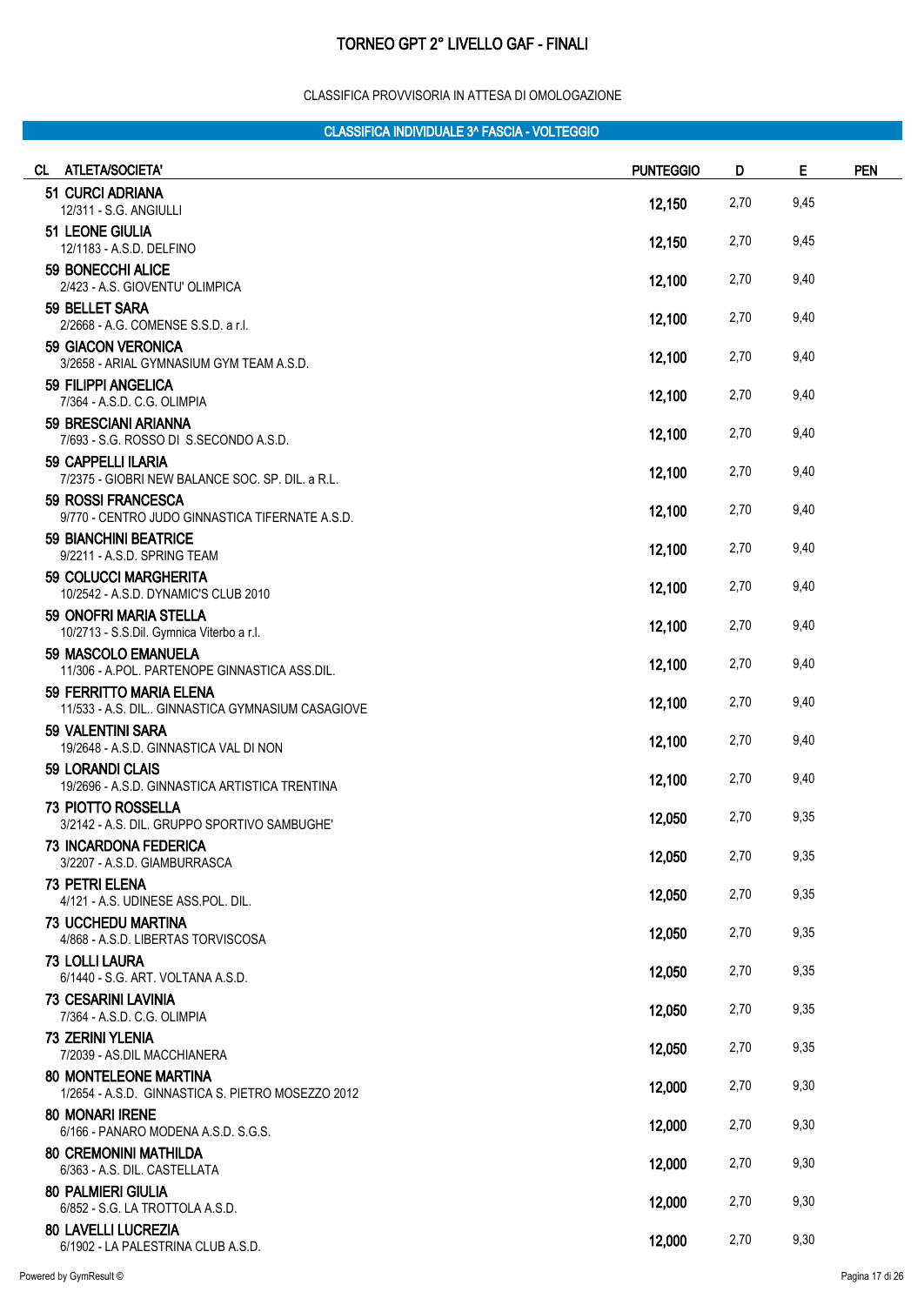#### CLASSIFICA PROVVISORIA IN ATTESA DI OMOLOGAZIONE

| CL ATLETA/SOCIETA'                                                             | <b>PUNTEGGIO</b> | D    | Е    | <b>PEN</b> |
|--------------------------------------------------------------------------------|------------------|------|------|------------|
| <b>80 MORANDINI MARTINA</b><br>7/2039 - AS.DIL MACCHIANERA                     | 12,000           | 2,70 | 9,30 |            |
| <b>80 LOPARCO GIULIA</b><br>8/678 - A.S.D. CENTRO GINNASTICA CAMERANO          | 12,000           | 2,70 | 9,30 |            |
| <b>80 MASTRI GIORGIA</b><br>8/1526 - A.S. DIL. ART CLUB FALCONARA              | 12,000           | 2,70 | 9,30 |            |
| <b>80 ROSATI GIULIA</b><br>9/2404 - A.S.D. EUNICE MARSCIANO                    | 12,000           | 2,70 | 9,30 |            |
| <b>80 MARINO GIADA</b><br>10/989 - ADESSO SPORT A.S. DIL.                      | 12,000           | 2,70 | 9,30 |            |
| <b>80 BOTTAMEDI MARTINA</b><br>19/2333 - A.S.D. GINNASTICA TRENTO              | 12,000           | 2,70 | 9,30 |            |
| 91 BISON ALESSIA<br>2/2665 - A.S.D. GINNASTE DEL LAGO                          | 11,950           | 2,70 | 9,25 |            |
| 91 BARGHINI SERENA<br>7/364 - A.S.D. C.G. OLIMPIA                              | 11,950           | 2,70 | 9,25 |            |
| 91 BRAGALONI DOMIZIA<br>10/2098 - A.S.D. LIBERTAS PARADISE                     | 11,950           | 2,70 | 9,25 |            |
| 91 CIULLO FEDERICA<br>11/1354 - A.S.D. C.G. SANNIO CLUB 89                     | 11,950           | 2,70 | 9,25 |            |
| 95 FRANCESCATO LAURA<br>3/1777 - A.S.D.GINN.E DANZA SPARTUM                    | 11,900           | 2,70 | 9,20 |            |
| 95 LAVIOSA CRISTINA<br>5/134 - A.S.D. G.S.D. REGINA MARGHERITA PRA'            | 11,900           | 2,70 | 9,20 |            |
| 95 ROVEGNO VALENTINA<br>5/2490 - A.S.D. GINNASTICA CALASANZIO GENOVA           | 11,900           | 2,70 | 9,20 |            |
| 95 ARTIOLI CHIARA<br>6/166 - PANARO MODENA A.S.D. S.G.S.                       | 11,900           | 2,70 | 9,20 |            |
| 95 ZAMA ALESSIA<br>6/1440 - S.G. ART. VOLTANA A.S.D.                           | 11,900           | 2,70 | 9,20 |            |
| 95 MASSARELLI ELEONORA<br>9/1998 - A.S.D. GINNASTICA TERNI                     | 11,900           | 2,70 | 9,20 |            |
| 95 COPPO FRANCESCA<br>9/2211 - A.S.D. SPRING TEAM                              | 11,900           | 2,70 | 9,20 |            |
| 95 GUALDIERO BENEDETTA<br>11/1696 - A.S.D. EGY DANCE                           | 11,900           | 2,70 | 9,20 |            |
| 103 FANIZZA MATILDE<br>3/2658 - ARIAL GYMNASIUM GYM TEAM A.S.D.                | 11,850           | 2,60 | 9,25 |            |
| 103 BERGONZONI BENEDETTA<br>6/363 - A.S. DIL. CASTELLATA                       | 11,850           | 2,70 | 9,15 |            |
| <b>103 LONGARONI MARTINA</b><br>9/1529 - A.S.D. GRUPPO SPORTIVO SALUS          | 11,850           | 2,70 | 9,15 |            |
| <b>103 RESTIVO ANGELICA</b><br>9/1785 - A.S.DIL. JUNIOR GINN, LIBERTAS PERUGIA | 11,850           | 2,70 | 9,15 |            |
| <b>103 PERGOLESI NICOLETTA</b><br>9/2184 - A.S.DIL. ALBATROS                   | 11,850           | 2,70 | 9,15 |            |
| <b>103 D'INTINO BARBARA</b><br>14/969 - A.S.D. ATERNUM                         | 11,850           | 2,70 | 9,15 |            |
| 109 POLGA ALICE<br>3/2658 - ARIAL GYMNASIUM GYM TEAM A.S.D.                    | 11,800           | 2,70 | 9,10 |            |
| <b>109 TRENTA CAROLINA</b><br>10/1625 - FREE SPORT LIBERTAS                    | 11,800           | 2,70 | 9,10 |            |
| <b>111 COLOMBO MARTINA</b><br>2/465 - ASS.DIL.GINN. RIVOLTANA                  | 11,750           | 2,70 | 9,05 |            |
| <b>111 QUARIN MARTINA</b><br>4/118 - A.S.D. GINNASTICA SANVITESE               | 11,750           | 2,70 | 9,05 |            |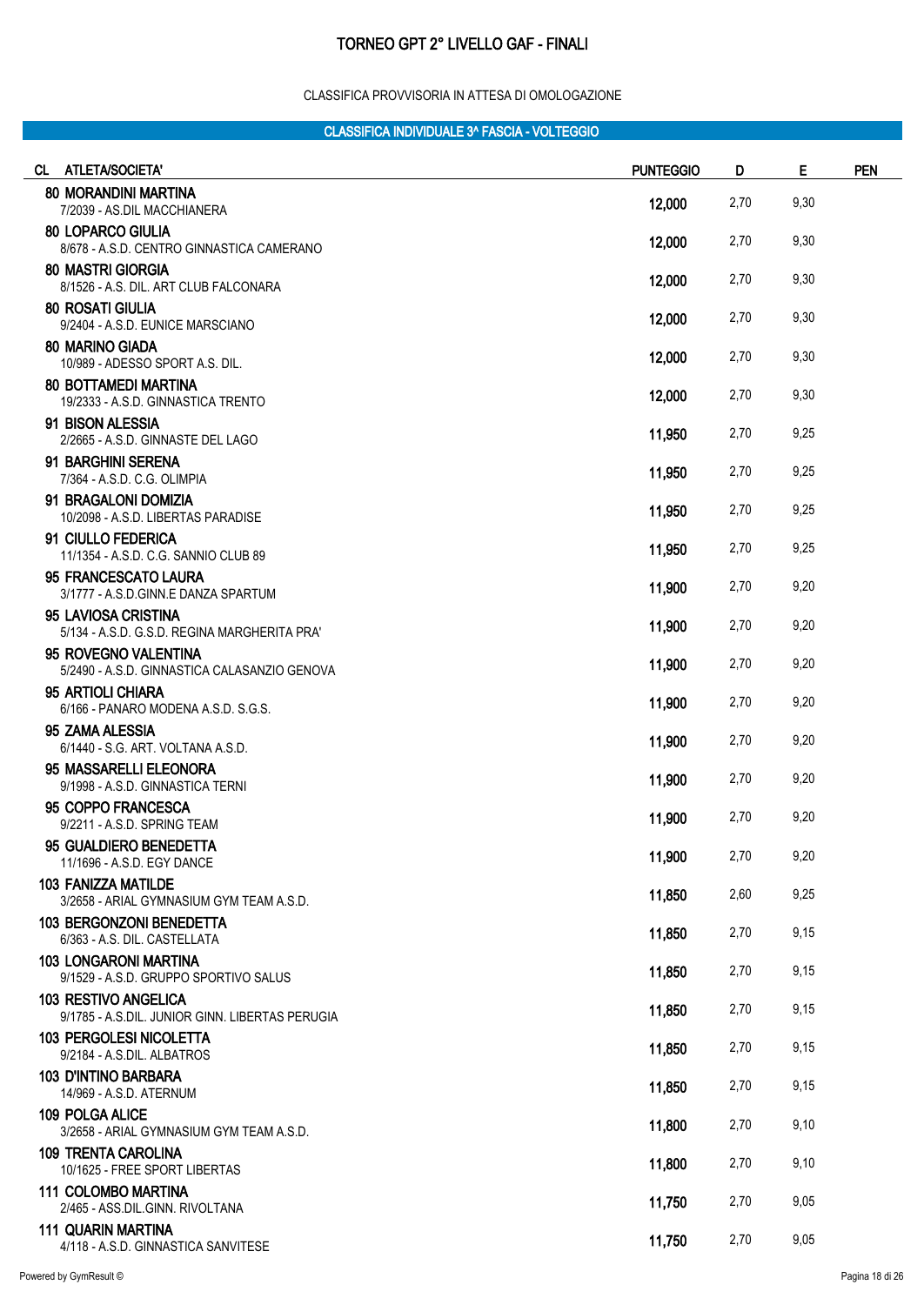#### CLASSIFICA PROVVISORIA IN ATTESA DI OMOLOGAZIONE

| CL ATLETA/SOCIETA'                                                                 | <b>PUNTEGGIO</b> | D    | E    | <b>PEN</b> |
|------------------------------------------------------------------------------------|------------------|------|------|------------|
| 111 TRO' CARLOTTA<br>5/138 - A.S.DIL CENTRO GINNICO ANSALDO                        | 11,750           | 2,70 | 9,05 |            |
| <b>111 PERNAZZA VIRGINIA</b><br>9/2211 - A.S.D. SPRING TEAM                        | 11,750           | 2,70 | 9,05 |            |
| <b>115 SILVESTRINI VERONICA</b><br>9/770 - CENTRO JUDO GINNASTICA TIFERNATE A.S.D. | 11,700           | 2,20 | 9,50 |            |
| <b>115 COLOMBO CLAUDIA</b><br>2/2665 - A.S.D. GINNASTE DEL LAGO                    | 11,700           | 2,70 | 9,00 |            |
| <b>115 BELTRAME AURORA</b><br>4/1870 - A.S. GRUPPO COREOGRAFICO STELLINE SEZ.GINN. | 11,700           | 2,70 | 9,00 |            |
| <b>115 CORINTI RACHELE</b><br>5/1131 - A.S.D. GINNASTICA RIVIERA DEI FIORI         | 11,700           | 2,70 | 9,00 |            |
| <b>115 STRAMBI CHIARA</b><br>7/2039 - AS.DIL MACCHIANERA                           | 11,700           | 2,70 | 9,00 |            |
| <b>115 GIOMBINI ALICE</b><br>7/2676 - POLISPORTIVA DIL. MUGELLO 88                 | 11,700           | 2,70 | 9,00 |            |
| 115 RINALDONI MIRIANA<br>8/1526 - A.S. DIL. ART CLUB FALCONARA                     | 11,700           | 2,70 | 9,00 |            |
| <b>115 GIULIANELLI LAURA</b><br>8/2532 - A.S.D. GINNASTICA VOLERE VOLARE 2010      | 11,700           | 2,70 | 9,00 |            |
| <b>115 PRIFTI ELENA</b><br>8/2651 - S.S.D. Victoria Osimo a r.l.                   | 11,700           | 2,70 | 9,00 |            |
| 115 LIGI SARA<br>9/770 - CENTRO JUDO GINNASTICA TIFERNATE A.S.D.                   | 11,700           | 2,70 | 9,00 |            |
| <b>115 BERGONZI CATERINA</b><br>9/1998 - A.S.D. GINNASTICA TERNI                   | 11,700           | 2,70 | 9,00 |            |
| <b>115 MONTEMURRO ALTHEA</b><br>15/2186 - A.S. DIL. PLAY LIFE                      | 11,700           | 2,70 | 9,00 |            |
| <b>127 FACCO GIORGIA</b><br>3/1777 - A.S.D.GINN.E DANZA SPARTUM                    | 11,650           | 2,70 | 8,95 |            |
| <b>127 ROTONDARO ALESSANDRA</b><br>4/1369 - S.G.G. S.G.GEMONESE                    | 11,650           | 2,70 | 8,95 |            |
| 127 ULLO CLAUDIA<br>7/2728 - A.S.D. Ginnastica Artistica Sirio                     | 11,650           | 2,70 | 8,95 |            |
| <b>127 SALERNO SILVIA</b><br>12/311 - S.G. ANGIULLI                                | 11,650           | 2,70 | 8,95 |            |
| <b>131 MACORIG VALENTINA</b><br>4/121 - A.S. UDINESE ASS.POL. DIL.                 | 11,600           | 2,70 | 8,90 |            |
| <b>131 MARAZZINI MARTINA</b><br>7/213 - C.G. FIRENZE A.S.D.                        | 11,600           | 2,70 | 8,90 |            |
| <b>131 LATINI LARA</b><br>8/806 - A.S. DIL. LIBERTAS MAROTTA                       | 11,600           | 2,70 | 8,90 |            |
| <b>131 MENGHINI ELEONORA</b><br>10/1625 - FREE SPORT LIBERTAS                      | 11,600           | 2,70 | 8,90 |            |
| <b>131 ROMOLI VENTURI AGNESE</b><br>10/2542 - A.S.D. DYNAMIC'S CLUB 2010           | 11,600           | 2,70 | 8,90 |            |
| <b>136 MONTANARI GIULIA</b><br>10/2542 - A.S.D. DYNAMIC'S CLUB 2010                | 11,550           | 2,20 | 9,35 |            |
| <b>136 PEDRINAZZI MICHELA</b><br>2/734 - LIBERI E FORTI A.S.D.                     | 11,550           | 2,70 | 8,85 |            |
| <b>136 GIORGINI GAIA</b><br>5/138 - A.S.DIL CENTRO GINNICO ANSALDO                 | 11,550           | 2,70 | 8,85 |            |
| <b>136 AURELI GAIA</b><br>9/770 - CENTRO JUDO GINNASTICA TIFERNATE A.S.D.          | 11,550           | 2,70 | 8,85 |            |
| <b>136 LETIZIA GIULIA</b><br>9/1785 - A.S.DIL. JUNIOR GINN. LIBERTAS PERUGIA       | 11,550           | 2,70 | 8,85 |            |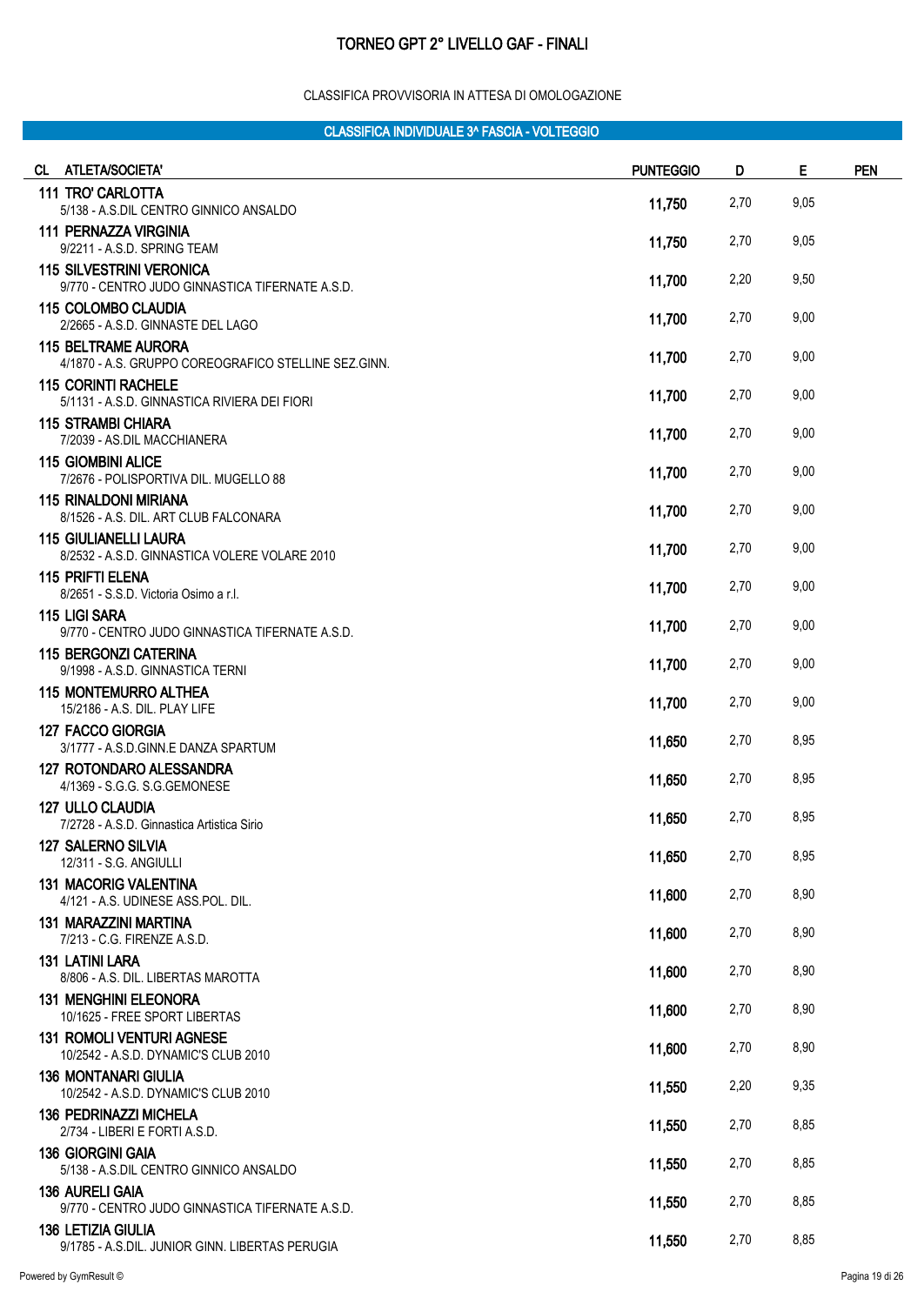#### CLASSIFICA PROVVISORIA IN ATTESA DI OMOLOGAZIONE

| CL ATLETA/SOCIETA'                                                            | <b>PUNTEGGIO</b> | D    | E    | <b>PEN</b> |
|-------------------------------------------------------------------------------|------------------|------|------|------------|
| <b>136 SILVESTRI ALESSIA</b><br>9/2184 - A.S.DIL. ALBATROS                    | 11,550           | 2,70 | 8,85 |            |
| 142 ORTIS SELLY<br>4/1369 - S.G.G. S.G.GEMONESE                               | 11,500           | 2,70 | 8,80 |            |
| <b>142 ESPOSTO FORMICA SELENE</b><br>8/806 - A.S. DIL. LIBERTAS MAROTTA       | 11,500           | 2,70 | 8,80 |            |
| <b>142 PACCARA MARTINA</b><br>9/1529 - A.S.D. GRUPPO SPORTIVO SALUS           | 11,500           | 2,70 | 8,80 |            |
| <b>145 VANACORE CAMILLA</b><br>11/306 - A.POL. PARTENOPE GINNASTICA ASS.DIL.  | 11,450           | 2,70 | 8,75 |            |
| <b>146 SARRACCO ANASTASIA</b><br>11/1354 - A.S.D. C.G. SANNIO CLUB 89         | 11,400           | 2,70 | 8,70 |            |
| <b>147 FERRI BENEDETTA</b><br>9/1529 - A.S.D. GRUPPO SPORTIVO SALUS           | 11,350           | 2,70 | 8,65 |            |
| <b>147 GIGANTE PATRIZIA</b><br>11/306 - A.POL. PARTENOPE GINNASTICA ASS.DIL.  | 11,350           | 2,70 | 8,65 |            |
| <b>147 PIRISI ALICE</b><br>17/2595 - S.S. DIL. FITNESS ALGHERO S.r.L.         | 11,350           | 2,70 | 8,65 |            |
| <b>150 CAVANI AMANDA</b><br>6/166 - PANARO MODENA A.S.D. S.G.S.               | 11,300           | 2,70 | 8,60 |            |
| <b>150 ALFANO ALESSANDRA</b><br>11/306 - A.POL. PARTENOPE GINNASTICA ASS.DIL. | 11,300           | 2,70 | 8,60 |            |
| <b>152 SEGATO SARA</b><br>3/1777 - A.S.D.GINN.E DANZA SPARTUM                 | 11,250           | 2,70 | 8,55 |            |
| 153 SERAFINI MARTINA<br>8/784 - GINNASTICA ARTISTICA PISAURUM ASS. DIL.       | 11,200           | 2,70 | 8,50 |            |
| <b>154 DEL CITTO GIULIA</b><br>10/1625 - FREE SPORT LIBERTAS                  | 11,150           | 2,70 | 8,45 |            |
| <b>154 STAVNYCHA TETYANA</b><br>19/2333 - A.S.D. GINNASTICA TRENTO            | 11,150           | 2,70 | 8,45 |            |
| 156 MASCOLO FRANCESCA<br>11/306 - A.POL. PARTENOPE GINNASTICA ASS.DIL.        | 11,050           | 2,70 | 8,35 |            |
| <b>157 GEMIGNANI MARA</b><br>7/693 - S.G. ROSSO DI S.SECONDO A.S.D.           | 11,000           | 2,20 | 8,80 |            |
| <b>158 MATTELLI GIULIA</b><br>9/2404 - A.S.D. EUNICE MARSCIANO                | 10,900           | 2,20 | 8,70 |            |
| <b>159 ARTEMI EMANUELA</b><br>10/1625 - FREE SPORT LIBERTAS                   | 10,850           | 2,20 | 8,65 |            |
| <b>160 CANDIANI SILVIA</b><br>5/2490 - A.S.D. GINNASTICA CALASANZIO GENOVA    | 10,750           | 2,20 | 8,55 |            |
| <b>161 BENEDETTI DANIELA</b><br>19/2333 - A.S.D. GINNASTICA TRENTO            | 10,500           | 2,70 | 7,80 |            |
| <b>162 CASINI CATERINA</b><br>6/160 - A.S. DIL. U.S. RENATO SERRA GINNASTICA  | 10,100           | 2,70 | 7,40 |            |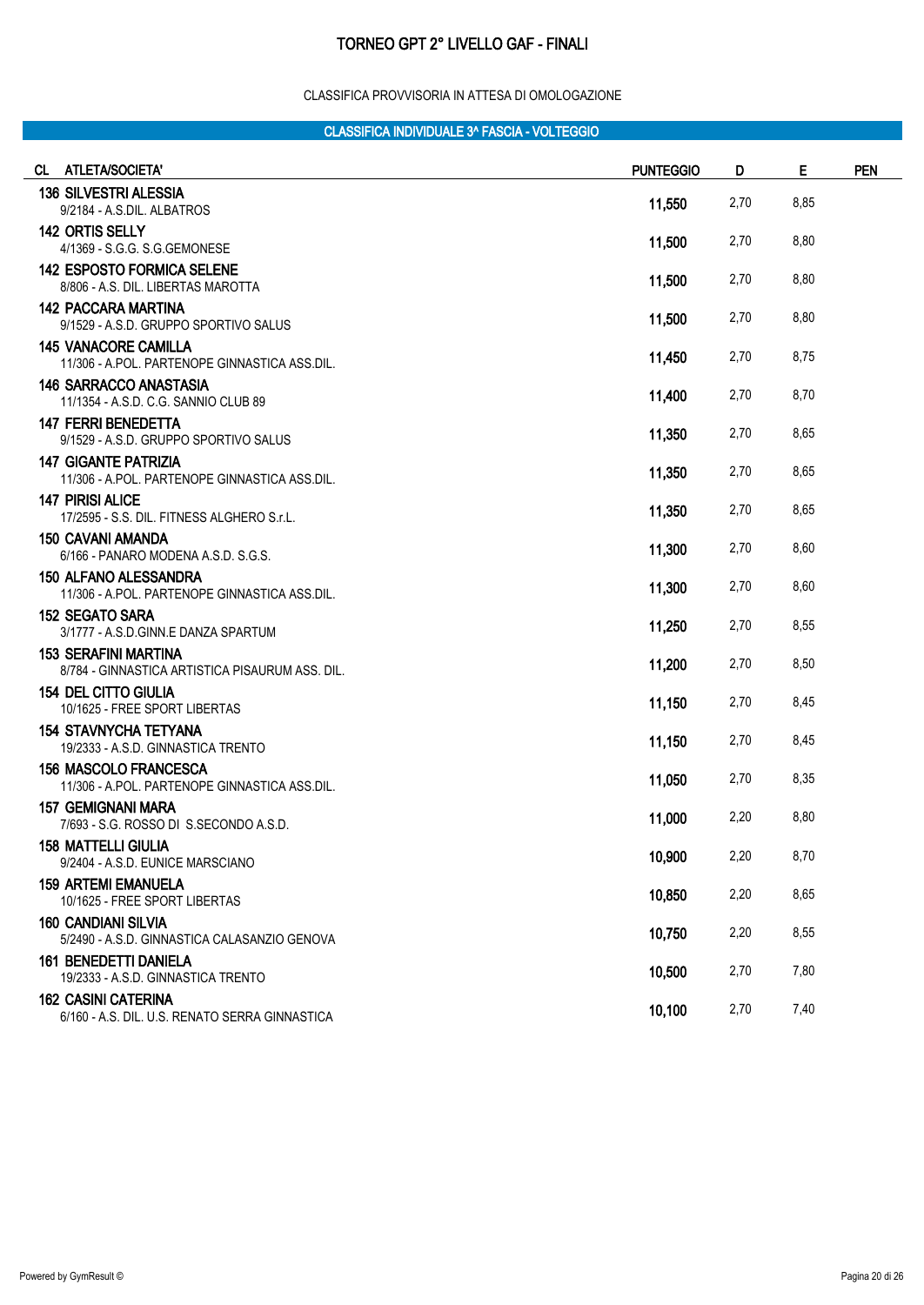#### CLASSIFICA PROVVISORIA IN ATTESA DI OMOLOGAZIONE

| CL.<br>ATLETA/SOCIETA'                                                          | <b>PUNTEGGIO</b> | D    | E     | <b>PEN</b> |
|---------------------------------------------------------------------------------|------------------|------|-------|------------|
| 1 MASTRI GIORGIA<br>8/1526 - A.S. DIL. ART CLUB FALCONARA                       | 12,700           | 2,70 | 10,00 |            |
| 2 COLOMBO MARTINA<br>2/465 - ASS.DIL.GINN. RIVOLTANA                            | 12,500           | 2,70 | 9,80  |            |
| 2 SALA FRANCESCA<br>2/646 - A.G. TRITIUM                                        | 12,500           | 2,70 | 9,80  |            |
| 2 LAVELLI LUCREZIA<br>6/1902 - LA PALESTRINA CLUB A.S.D.                        | 12,500           | 2,70 | 9,80  |            |
| 2 RINALDONI MIRIANA<br>8/1526 - A.S. DIL. ART CLUB FALCONARA                    | 12,500           | 2,70 | 9,80  |            |
| 2 ILLUMINATI ALESSANDRA<br>8/2040 - A.S.D. GINNASTICA MA.MO.TI.                 | 12,500           | 2,70 | 9,80  |            |
| 7 TAGLIAFERRI MARTA<br>2/86 - G.E.A.S. SEZ.GINN.ART.                            | 12,450           | 2,70 | 9,75  |            |
| <b>7 MONARI IRENE</b><br>6/166 - PANARO MODENA A.S.D. S.G.S.                    | 12,450           | 2,70 | 9,75  |            |
| 7 PALLOTTI ILARIA<br>8/2040 - A.S.D. GINNASTICA MA.MO.TI.                       | 12,450           | 2,70 | 9,75  |            |
| <b>7 COMPAGNONI ANGELICA</b><br>8/2651 - S.S.D. Victoria Osimo a r.l.           | 12,450           | 2,70 | 9,75  |            |
| 7 MARINELLI JESSICA<br>9/770 - CENTRO JUDO GINNASTICA TIFERNATE A.S.D.          | 12,450           | 2,70 | 9,75  |            |
| <b>12 DANIELI SARA</b><br>3/1214 - S.G.A GYMNASIUM A.S.D.                       | 12,400           | 2,70 | 9,70  |            |
| <b>12 PERIN SARA</b><br>3/2813 - A.S.D. ALTEA GYM                               | 12,400           | 2,70 | 9,70  |            |
| <b>12 PLEBANI ARIANNA</b><br>8/747 - G.G. LIBERTAS JESI                         | 12,400           | 2,70 | 9,70  |            |
| <b>12 MORICI GIORGIA</b><br>8/1526 - A.S. DIL. ART CLUB FALCONARA               | 12,400           | 2,70 | 9,70  |            |
| <b>12 FEDE GIULIA</b><br>8/2040 - A.S.D. GINNASTICA MA.MO.TI.                   | 12,400           | 2,70 | 9,70  |            |
| <b>12 CATENA FEDERICA</b><br>8/2651 - S.S.D. Victoria Osimo a r.l.              | 12,400           | 2,70 | 9,70  |            |
| <b>12 PERGOLESI NICOLETTA</b><br>9/2184 - A.S.DIL. ALBATROS                     | 12,400           | 2,70 | 9,70  |            |
| <b>19 QUARIN MARTINA</b><br>4/118 - A.S.D. GINNASTICA SANVITESE                 | 12,350           | 2,70 | 9,65  |            |
| <b>19 ZANETTI CHIARA</b><br>6/1165 - SAGA A.S.D. Alfonsine Ginnastica Artistica | 12,350           | 2,70 | 9,65  |            |
| <b>19 SIMO EMMA</b><br>8/678 - A.S.D. CENTRO GINNASTICA CAMERANO                | 12,350           | 2,70 | 9,65  |            |
| <b>19 TREBBI ELENA</b><br>8/784 - GINNASTICA ARTISTICA PISAURUM ASS. DIL.       | 12,350           | 2,70 | 9,65  |            |
| <b>19 BONCRISTIANO BENEDETTA</b><br>8/1526 - A.S. DIL. ART CLUB FALCONARA       | 12,350           | 2,70 | 9,65  |            |
| 24 CIOCIOLA CHIARA<br>2/46 - A.S.D. GINNASTICA PRO CARATE                       | 12,300           | 2,70 | 9,60  |            |
| 24 MORSON ASYA<br>2/81 - SOCIETA' GINNASTICA PAVESE A.S.D.                      | 12,300           | 2,70 | 9,60  |            |
| <b>24 ENEI CHIARA</b><br>2/2665 - A.S.D. GINNASTE DEL LAGO                      | 12,300           | 2,70 | 9,60  |            |
| 24 BELLET SARA<br>2/2668 - A.G. COMENSE S.S.D. a r.l.                           | 12,300           | 2,70 | 9,60  |            |
| 24 GIORDANO SARA<br>3/2269 - A.S.D. ARTISTICA 98 S. STINO                       | 12,300           | 2,70 | 9,60  |            |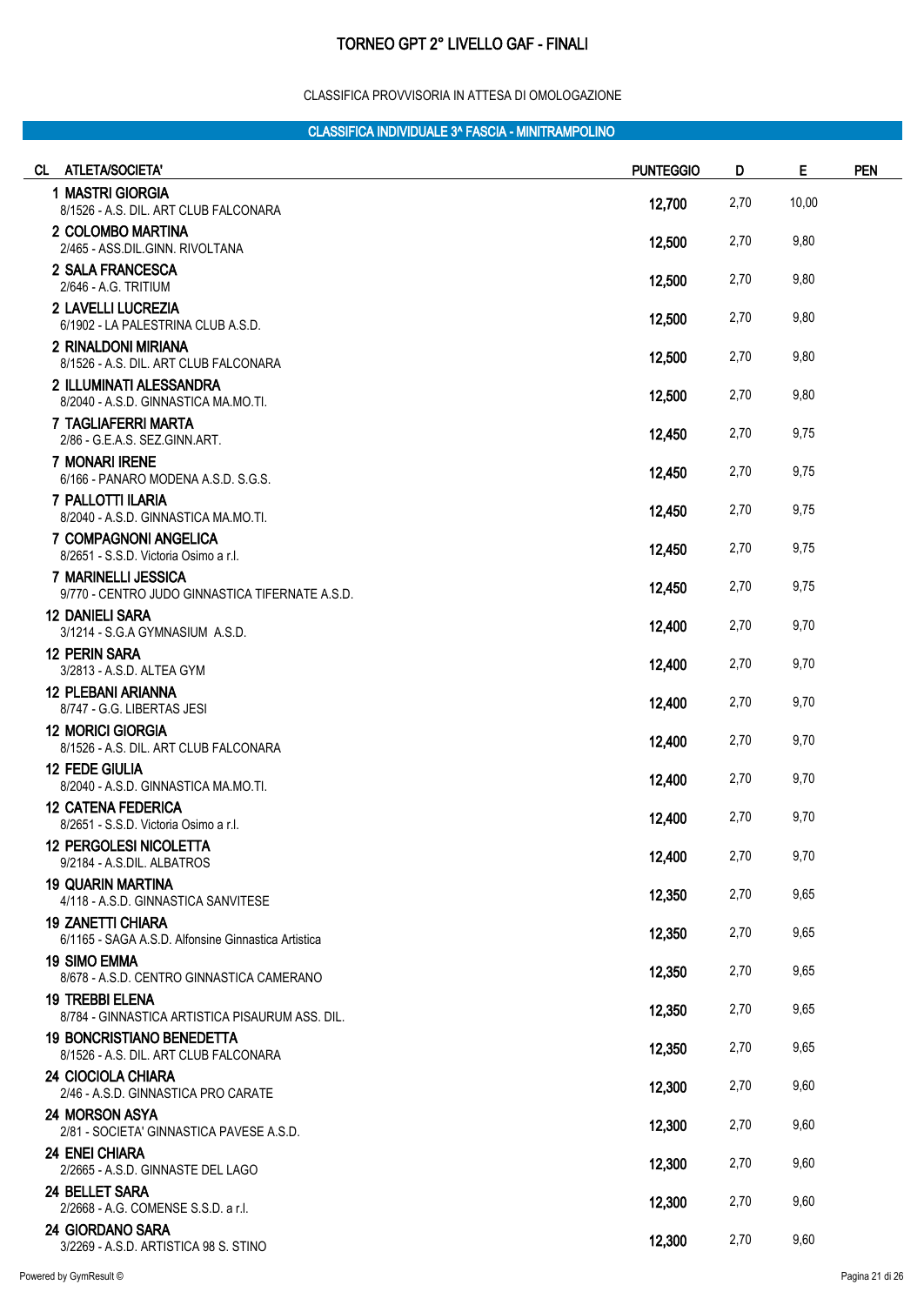#### CLASSIFICA PROVVISORIA IN ATTESA DI OMOLOGAZIONE

| CL ATLETA/SOCIETA'                                                                | <b>PUNTEGGIO</b> | D    | Е    | <b>PEN</b> |
|-----------------------------------------------------------------------------------|------------------|------|------|------------|
| <b>24 FANIZZA MATILDE</b><br>3/2658 - ARIAL GYMNASIUM GYM TEAM A.S.D.             | 12,300           | 2,70 | 9,60 |            |
| <b>24 POLGA ALICE</b><br>3/2658 - ARIAL GYMNASIUM GYM TEAM A.S.D.                 | 12,300           | 2,70 | 9,60 |            |
| <b>24 BELTRAME AURORA</b><br>4/1870 - A.S. GRUPPO COREOGRAFICO STELLINE SEZ.GINN. | 12,300           | 2,70 | 9,60 |            |
| <b>24 ANTONIALI VALERIA</b><br>4/2296 - A.S.D. NOVA VIRTUS LIBERTAS               | 12,300           | 2,70 | 9,60 |            |
| 24 BERGONZONI BENEDETTA<br>6/363 - A.S. DIL. CASTELLATA                           | 12,300           | 2,70 | 9,60 |            |
| 24 ZAMA ALESSIA<br>6/1440 - S.G. ART. VOLTANA A.S.D.                              | 12,300           | 2,70 | 9,60 |            |
| <b>24 MARRONI SOFIA</b><br>7/1734 - A.S.D. ARTISTICA GROSSETO                     | 12,300           | 2,70 | 9,60 |            |
| <b>24 LIGI SARA</b><br>9/770 - CENTRO JUDO GINNASTICA TIFERNATE A.S.D.            | 12,300           | 2,70 | 9,60 |            |
| 24 BRAGALONI DOMIZIA<br>10/2098 - A.S.D. LIBERTAS PARADISE                        | 12,300           | 2,70 | 9,60 |            |
| <b>24 MONTANARI GIULIA</b><br>10/2542 - A.S.D. DYNAMIC'S CLUB 2010                | 12,300           | 2,70 | 9,60 |            |
| 39 GROPPI GIORGIA<br>1/1911 - GINNASTICA CASALBELTRAME A.S.D.                     | 12,250           | 2,70 | 9,55 |            |
| <b>39 VIGANO' ELENA</b><br>2/46 - A.S.D. GINNASTICA PRO CARATE                    | 12,250           | 2,70 | 9,55 |            |
| <b>39 BONECCHI ALICE</b><br>2/423 - A.S. GIOVENTU' OLIMPICA                       | 12,250           | 2,70 | 9,55 |            |
| <b>39 SEGATO MARIA</b><br>3/2269 - A.S.D. ARTISTICA 98 S. STINO                   | 12,250           | 2,70 | 9,55 |            |
| <b>39 PASIN MICHELA</b><br>4/2296 - A.S.D. NOVA VIRTUS LIBERTAS                   | 12,250           | 2,70 | 9,55 |            |
| <b>39 GEMIGNANI MARA</b><br>7/693 - S.G. ROSSO DI S.SECONDO A.S.D.                | 12,250           | 2,70 | 9,55 |            |
| <b>39 TESTA ARIANNA</b><br>9/1287 - A.S. POL.C.L.T. SEZ.GINN.                     | 12,250           | 2,70 | 9,55 |            |
| 39 BIANCHINI BEATRICE<br>9/2211 - A.S.D. SPRING TEAM                              | 12,250           | 2,70 | 9,55 |            |
| <b>39 SOCCIARELLI GIORGIA</b><br>10/2713 - S.S.Dil. Gymnica Viterbo a r.l.        | 12,250           | 2,70 | 9,55 |            |
| <b>39 LORANDI CLAIS</b><br>19/2696 - A.S.D. GINNASTICA ARTISTICA TRENTINA         | 12,250           | 2,70 | 9,55 |            |
| 49 D'AGOSTINO SARA<br>2/2485 - A.S.D. CENTRI OLIMPIA                              | 12,200           | 2,70 | 9,50 |            |
| <b>49 COLOMBO CLAUDIA</b><br>2/2665 - A.S.D. GINNASTE DEL LAGO                    | 12,200           | 2,70 | 9,50 |            |
| 49 SEGATO SARA<br>3/1777 - A.S.D.GINN.E DANZA SPARTUM                             | 12,200           | 2,70 | 9,50 |            |
| <b>49 CANDIANI SILVIA</b><br>5/2490 - A.S.D. GINNASTICA CALASANZIO GENOVA         | 12,200           | 2,70 | 9,50 |            |
| <b>49 AURELI GAIA</b><br>9/770 - CENTRO JUDO GINNASTICA TIFERNATE A.S.D.          | 12,200           | 2,70 | 9,50 |            |
| <b>49 MARINO GIADA</b><br>10/989 - ADESSO SPORT A.S. DIL.                         | 12,200           | 2,70 | 9,50 |            |
| <b>49 GIOI GIULIA</b><br>17/1773 - A.S.D. AZZURRA 2000                            | 12,200           | 2,70 | 9,50 |            |
| 56 BASSETTI ALICE<br>2/1575 - A.S.D. SESTO 76 LISANZA                             | 12,150           | 2,70 | 9,45 |            |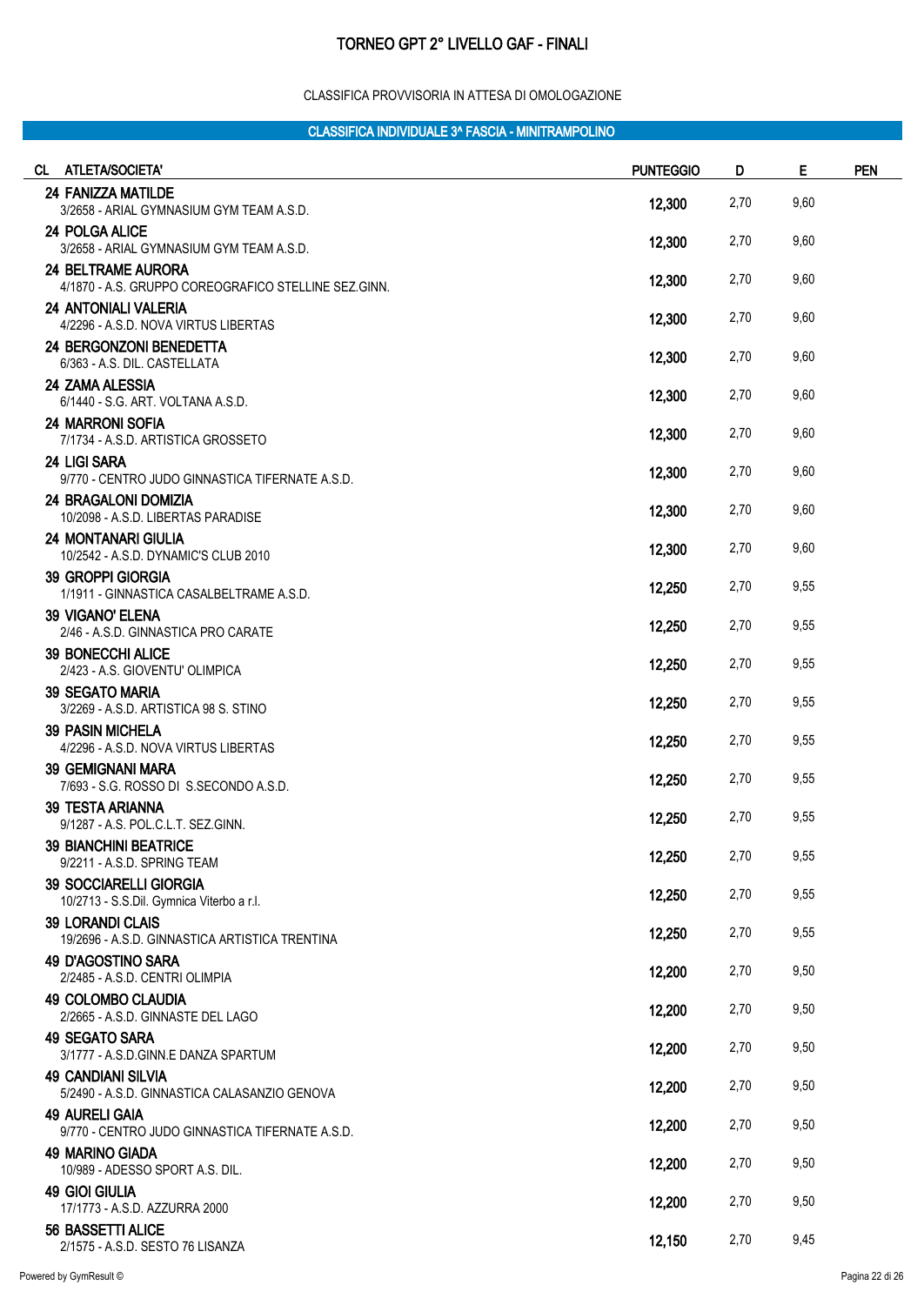#### CLASSIFICA PROVVISORIA IN ATTESA DI OMOLOGAZIONE

| <b>ATLETA/SOCIETA'</b><br>CL.                                                     | <b>PUNTEGGIO</b> | D    | E    | <b>PEN</b> |
|-----------------------------------------------------------------------------------|------------------|------|------|------------|
| <b>56 TAGLIAFERRO LAURA</b><br>3/114 - A.S.DIL. S.G. V. UMBERTO 1° - 1875         | 12,150           | 2,70 | 9,45 |            |
| 56 PETRI ELENA<br>4/121 - A.S. UDINESE ASS.POL. DIL.                              | 12,150           | 2,70 | 9,45 |            |
| 56 LOLLI LAURA<br>6/1440 - S.G. ART. VOLTANA A.S.D.                               | 12,150           | 2,70 | 9,45 |            |
| 56 PELLEGRINETTI LISA<br>7/364 - A.S.D. C.G. OLIMPIA                              | 12,150           | 2,70 | 9,45 |            |
| <b>56 TEDESCHI LINDA</b><br>7/364 - A.S.D. C.G. OLIMPIA                           | 12,150           | 2,70 | 9,45 |            |
| 56 LAZZERELLI NICOLE<br>9/770 - CENTRO JUDO GINNASTICA TIFERNATE A.S.D.           | 12,150           | 2,70 | 9,45 |            |
| 63 PEDRINAZZI MICHELA<br>2/734 - LIBERI E FORTI A.S.D.                            | 12,100           | 2,70 | 9,40 |            |
| <b>63 FRANCESCATO LAURA</b><br>3/1777 - A.S.D.GINN.E DANZA SPARTUM                | 12,100           | 2,70 | 9,40 |            |
| <b>63 STEFANI ELENA</b><br>3/2423 - A.S.D. ATHLEGYM 2008                          | 12,100           | 2,70 | 9,40 |            |
| <b>63 TASSI ANNA ELISA</b><br>6/852 - S.G. LA TROTTOLA A.S.D.                     | 12,100           | 2,70 | 9,40 |            |
| <b>63 SILVESTRINI VERONICA</b><br>9/770 - CENTRO JUDO GINNASTICA TIFERNATE A.S.D. | 12,100           | 2,70 | 9,40 |            |
| <b>63 COPPO FRANCESCA</b><br>9/2211 - A.S.D. SPRING TEAM                          | 12,100           | 2,70 | 9,40 |            |
| <b>63 MATTELLI GIULIA</b><br>9/2404 - A.S.D. EUNICE MARSCIANO                     | 12,100           | 2,70 | 9,40 |            |
| <b>70 RINALDI ELENA</b><br>2/2051 - A.S.D. SPORTINSIEME                           | 12,050           | 2,70 | 9,35 |            |
| 70 GRILLO IRENE<br>2/2583 - Città di Opera A.S.D.                                 | 12,050           | 2,70 | 9,35 |            |
| <b>70 CESARINI LAVINIA</b><br>7/364 - A.S.D. C.G. OLIMPIA                         | 12,050           | 2,70 | 9,35 |            |
| <b>70 ZERINI YLENIA</b><br>7/2039 - AS.DIL MACCHIANERA                            | 12,050           | 2,70 | 9,35 |            |
| 70 NIGRO VALERIA<br>7/2676 - POLISPORTIVA DIL. MUGELLO 88                         | 12,050           | 2,70 | 9,35 |            |
| <b>70 PRIFTI ELENA</b><br>8/2651 - S.S.D. Victoria Osimo a r.l.                   | 12,050           | 2,70 | 9,35 |            |
| 70 ROSSI FRANCESCA<br>9/770 - CENTRO JUDO GINNASTICA TIFERNATE A.S.D.             | 12,050           | 2,70 | 9,35 |            |
| <b>70 MASSARELLI ELEONORA</b><br>9/1998 - A.S.D. GINNASTICA TERNI                 | 12,050           | 2,70 | 9,35 |            |
| <b>70 TRENTA CAROLINA</b><br>10/1625 - FREE SPORT LIBERTAS                        | 12,050           | 2,70 | 9,35 |            |
| <b>79 CASINI CATERINA</b><br>6/160 - A.S. DIL. U.S. RENATO SERRA GINNASTICA       | 12,000           | 2,40 | 9,60 |            |
| 79 OMOLOGO SOFIA<br>3/2423 - A.S.D. ATHLEGYM 2008                                 | 12,000           | 2,70 | 9,30 |            |
| <b>79 MACORIG VALENTINA</b><br>4/121 - A.S. UDINESE ASS.POL. DIL.                 | 12,000           | 2,70 | 9,30 |            |
| 79 ROTONDARO ALESSANDRA<br>4/1369 - S.G.G. S.G.GEMONESE                           | 12,000           | 2,70 | 9,30 |            |
| <b>79 PAOLIN GIADA</b><br>4/2296 - A.S.D. NOVA VIRTUS LIBERTAS                    | 12,000           | 2,70 | 9,30 |            |
| 79 TRO' CARLOTTA<br>5/138 - A.S.DIL CENTRO GINNICO ANSALDO                        | 12,000           | 2,70 | 9,30 |            |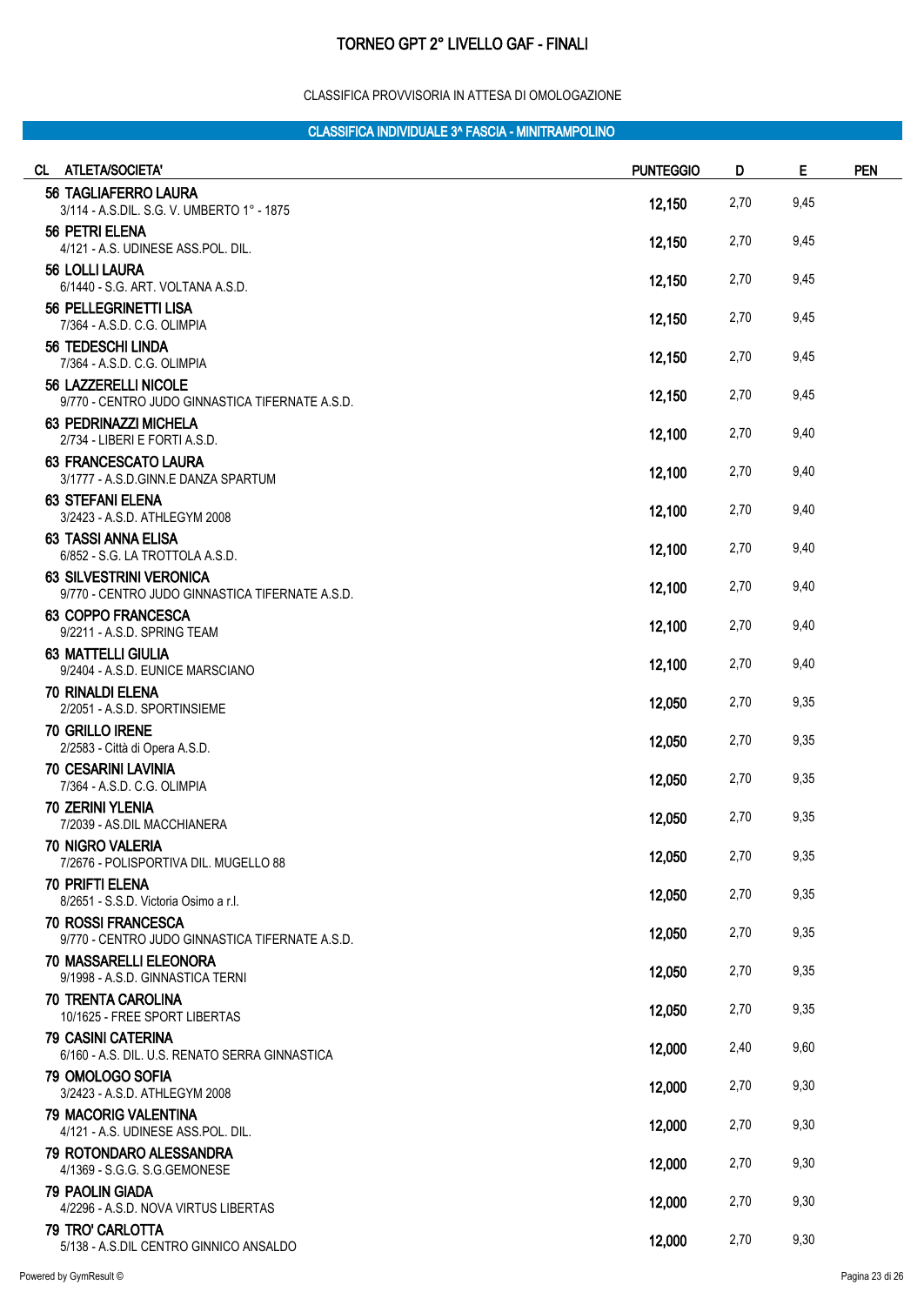#### CLASSIFICA PROVVISORIA IN ATTESA DI OMOLOGAZIONE

| CL ATLETA/SOCIETA'                                                           | <b>PUNTEGGIO</b> | D    | Е    | <b>PEN</b> |
|------------------------------------------------------------------------------|------------------|------|------|------------|
| 79 FILIPPI ANGELICA<br>7/364 - A.S.D. C.G. OLIMPIA                           | 12,000           | 2,70 | 9,30 |            |
| <b>79 SOAVE FEDERICA</b><br>10/2751 - BE FIRST A.S.D.                        | 12,000           | 2,70 | 9,30 |            |
| <b>79 CURCI ADRIANA</b>                                                      | 12,000           | 2,70 | 9,30 |            |
| 12/311 - S.G. ANGIULLI<br><b>79 D'INTINO BARBARA</b>                         |                  |      |      |            |
| 14/969 - A.S.D. ATERNUM<br><b>89 SACCHI LISA</b>                             | 12,000           | 2,70 | 9,30 |            |
| 2/81 - SOCIETA' GINNASTICA PAVESE A.S.D.                                     | 11,950           | 2,70 | 9,25 |            |
| 89 FACCO GIORGIA<br>3/1777 - A.S.D.GINN.E DANZA SPARTUM                      | 11,950           | 2,70 | 9,25 |            |
| <b>89 DEL CITTO GIULIA</b><br>10/1625 - FREE SPORT LIBERTAS                  | 11,950           | 2,70 | 9,25 |            |
| <b>89 MENGHINI ELEONORA</b><br>10/1625 - FREE SPORT LIBERTAS                 | 11,950           | 2,70 | 9,25 |            |
| 93 ARCHETTI ARIANNA                                                          | 11,900           | 2,40 | 9,50 |            |
| 2/2523 - POL. G.B. VIGHENZI A.S.D.<br>93 ESPOSTO FORMICA SELENE              |                  |      |      |            |
| 8/806 - A.S. DIL. LIBERTAS MAROTTA<br>93 VALENTINI SARA                      | 11,900           | 2,40 | 9,50 |            |
| 19/2648 - A.S.D. GINNASTICA VAL DI NON                                       | 11,900           | 2,40 | 9,50 |            |
| 93 BOGNI SVEVA<br>2/2024 - A.S.D. LA FENICE                                  | 11,900           | 2,70 | 9,20 |            |
| 93 GIACON VERONICA<br>3/2658 - ARIAL GYMNASIUM GYM TEAM A.S.D.               | 11,900           | 2,70 | 9,20 |            |
| 93 GIORGINI GAIA<br>5/138 - A.S.DIL CENTRO GINNICO ANSALDO                   | 11,900           | 2,70 | 9,20 |            |
| 93 CAVANI AMANDA                                                             | 11,900           | 2,70 | 9,20 |            |
| 6/166 - PANARO MODENA A.S.D. S.G.S.<br>93 MORANDINI MARTINA                  |                  |      |      |            |
| 7/2039 - AS.DIL MACCHIANERA<br>93 CIULLO FEDERICA                            | 11,900           | 2,70 | 9,20 |            |
| 11/1354 - A.S.D. C.G. SANNIO CLUB 89                                         | 11,900           | 2,70 | 9,20 |            |
| 93 CADDEO ELENA<br>17/1773 - A.S.D. AZZURRA 2000                             | 11,900           | 2,70 | 9,20 |            |
| <b>103 D'AGOSTINO CARLOTTA</b><br>2/2583 - Città di Opera A.S.D.             | 11,850           | 2,40 | 9,45 |            |
| 103 PIOTTO ROSSELLA                                                          | 11,850           | 2,70 | 9,15 |            |
| 3/2142 - A.S. DIL. GRUPPO SPORTIVO SAMBUGHE'<br>103 PACCHIOLI ELIS A         | 11,850           | 2,70 | 9,15 |            |
| 5/134 - A.S.D. G.S.D. REGINA MARGHERITA PRA'<br><b>103 PICCIOLI GIULIA</b>   |                  |      |      |            |
| 6/2224 - POL. DIL. ENERGYM<br><b>103 SERAFINI MARTINA</b>                    | 11,850           | 2,70 | 9,15 |            |
| 8/784 - GINNASTICA ARTISTICA PISAURUM ASS. DIL.                              | 11,850           | 2,70 | 9,15 |            |
| <b>103 LATINI LARA</b><br>8/806 - A.S. DIL. LIBERTAS MAROTTA                 | 11,850           | 2,70 | 9,15 |            |
| <b>103 ONOFRI MARIA STELLA</b><br>10/2713 - S.S.Dil. Gymnica Viterbo a r.l.  | 11,850           | 2,70 | 9,15 |            |
| <b>103 FERRITTO MARIA ELENA</b>                                              | 11,850           | 2,70 | 9,15 |            |
| 11/533 - A.S. DIL GINNASTICA GYMNASIUM CASAGIOVE<br><b>111 BISON ALESSIA</b> | 11,800           | 2,70 | 9,10 |            |
| 2/2665 - A.S.D. GINNASTE DEL LAGO<br><b>111 INCARDONA FEDERICA</b>           |                  |      |      |            |
| 3/2207 - A.S.D. GIAMBURRASCA                                                 | 11,800           | 2,70 | 9,10 |            |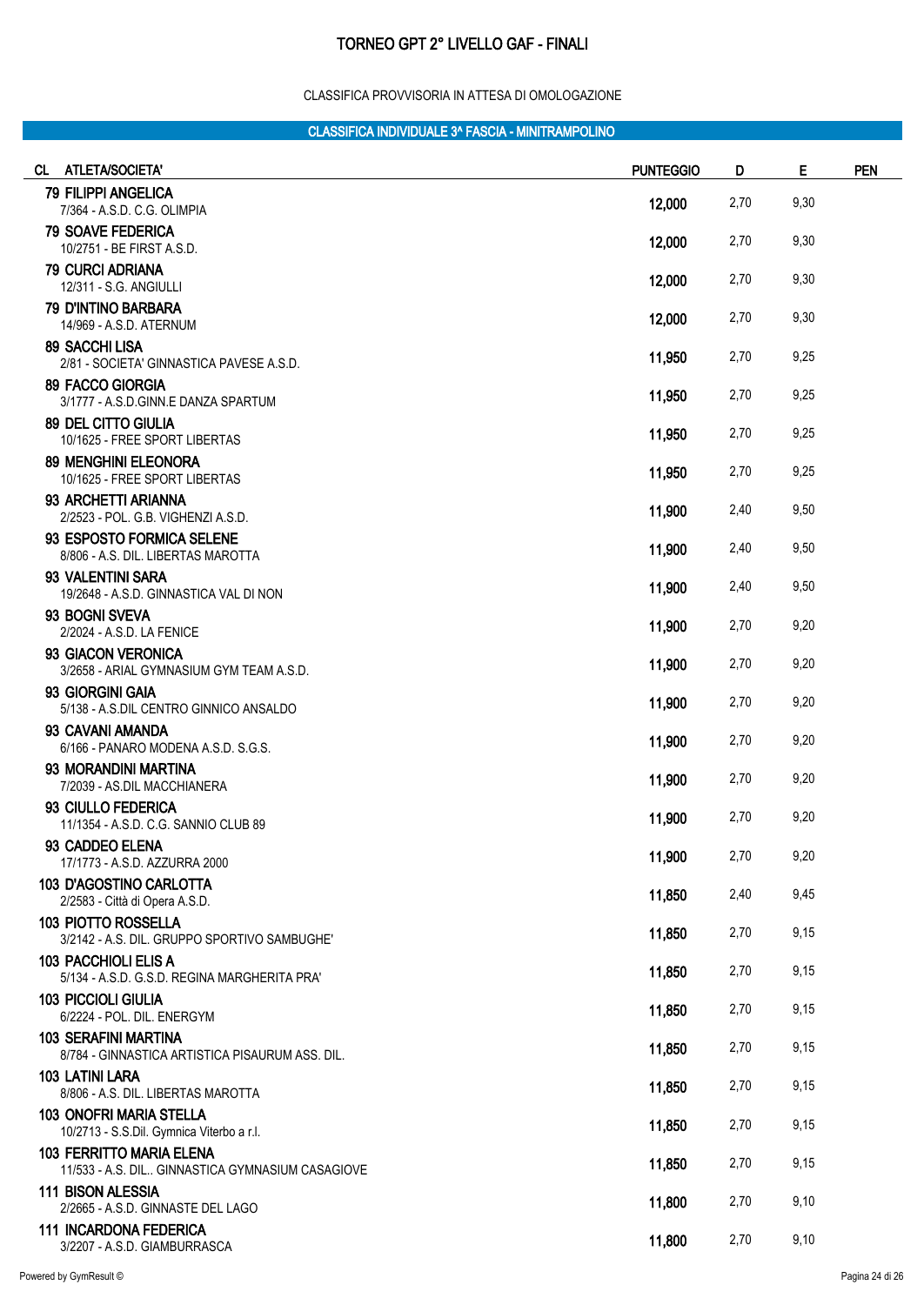#### CLASSIFICA PROVVISORIA IN ATTESA DI OMOLOGAZIONE

| CL ATLETA/SOCIETA'                                                              | <b>PUNTEGGIO</b> | D    | Е    | <b>PEN</b> |
|---------------------------------------------------------------------------------|------------------|------|------|------------|
| <b>111 CORINTI RACHELE</b><br>5/1131 - A.S.D. GINNASTICA RIVIERA DEI FIORI      | 11,800           | 2,70 | 9,10 |            |
| <b>111 BRESCIANI ARIANNA</b><br>7/693 - S.G. ROSSO DI S.SECONDO A.S.D.          | 11,800           | 2,70 | 9,10 |            |
| <b>111 MARTINO CHIARA</b><br>11/1354 - A.S.D. C.G. SANNIO CLUB 89               | 11,800           | 2,70 | 9,10 |            |
| <b>111 SARRACCO ANASTASIA</b><br>11/1354 - A.S.D. C.G. SANNIO CLUB 89           | 11,800           | 2,70 | 9,10 |            |
| <b>111 BERTOLINI BARBARA</b><br>19/2648 - A.S.D. GINNASTICA VAL DI NON          | 11,800           | 2,70 | 9,10 |            |
| <b>118 GIULIANELLI LAURA</b><br>8/2532 - A.S.D. GINNASTICA VOLERE VOLARE 2010   | 11,750           | 2,40 | 9,35 |            |
| <b>118 STRAMBI CHIARA</b><br>7/2039 - AS.DIL MACCHIANERA                        | 11,750           | 2,70 | 9,05 |            |
| <b>118 SCARDACCHI LUCIA</b><br>8/784 - GINNASTICA ARTISTICA PISAURUM ASS. DIL.  | 11,750           | 2,70 | 9,05 |            |
| <b>118 SACCHETTINO ALESSIA</b><br>11/306 - A.POL. PARTENOPE GINNASTICA ASS.DIL. | 11,750           | 2,70 | 9,05 |            |
| <b>122 PACCARA MARTINA</b><br>9/1529 - A.S.D. GRUPPO SPORTIVO SALUS             | 11,700           | 2,10 | 9,60 |            |
| 122 MARAZZINI MARTINA<br>7/213 - C.G. FIRENZE A.S.D.                            | 11,700           | 2,40 | 9,30 |            |
| <b>122 RESTIVO ANGELICA</b><br>9/1785 - A.S.DIL. JUNIOR GINN. LIBERTAS PERUGIA  | 11,700           | 2,40 | 9,30 |            |
| <b>122 ARTIOLI CHIARA</b><br>6/166 - PANARO MODENA A.S.D. S.G.S.                | 11,700           | 2,70 | 9,00 |            |
| <b>122 CREMONINI MATHILDA</b><br>6/363 - A.S. DIL. CASTELLATA                   | 11,700           | 2,70 | 9,00 |            |
| <b>122 STANZANI SOFIA</b><br>6/363 - A.S. DIL. CASTELLATA                       | 11,700           | 2,70 | 9,00 |            |
| <b>122 MASCOLO EMANUELA</b><br>11/306 - A.POL. PARTENOPE GINNASTICA ASS.DIL.    | 11,700           | 2,70 | 9,00 |            |
| <b>122 MONTEMURRO ALTHEA</b><br>15/2186 - A.S. DIL. PLAY LIFE                   | 11,700           | 2,70 | 9,00 |            |
| <b>130 LETIZIA GIULIA</b><br>9/1785 - A.S.DIL. JUNIOR GINN. LIBERTAS PERUGIA    | 11,650           | 2,40 | 9,25 |            |
| <b>130 LAVIOSA CRISTINA</b><br>5/134 - A.S.D. G.S.D. REGINA MARGHERITA PRA'     | 11,650           | 2,70 | 8,95 |            |
| <b>130 LEONE GIULIA</b><br>12/1183 - A.S.D. DELFINO                             | 11,650           | 2,70 | 8,95 |            |
| <b>133 CAPPELLI ILARIA</b><br>7/2375 - GIOBRI NEW BALANCE SOC. SP. DIL. a R.L.  | 11,600           | 2,10 | 9,50 |            |
| <b>133 BERGONZI CATERINA</b><br>9/1998 - A.S.D. GINNASTICA TERNI                | 11,600           | 2,40 | 9,20 |            |
| <b>133 DRI MARTA</b><br>4/121 - A.S. UDINESE ASS.POL. DIL.                      | 11,600           | 2,70 | 8,90 |            |
| <b>133 GIOMBINI ALICE</b><br>7/2676 - POLISPORTIVA DIL. MUGELLO 88              | 11,600           | 2,70 | 8,90 |            |
| <b>133 SILVESTRI ALESSIA</b><br>9/2184 - A.S.DIL. ALBATROS                      | 11,600           | 2,70 | 8,90 |            |
| <b>133 BOTTAMEDI MARTINA</b><br>19/2333 - A.S.D. GINNASTICA TRENTO              | 11,600           | 2,70 | 8,90 |            |
| <b>133 PERNAZZA VIRGINIA</b><br>9/2211 - A.S.D. SPRING TEAM                     | 11,600           | 2,70 | 8,90 |            |
| <b>140 ROVEGNO VALENTINA</b><br>5/2490 - A.S.D. GINNASTICA CALASANZIO GENOVA    | 11,550           | 2,40 | 9,15 |            |